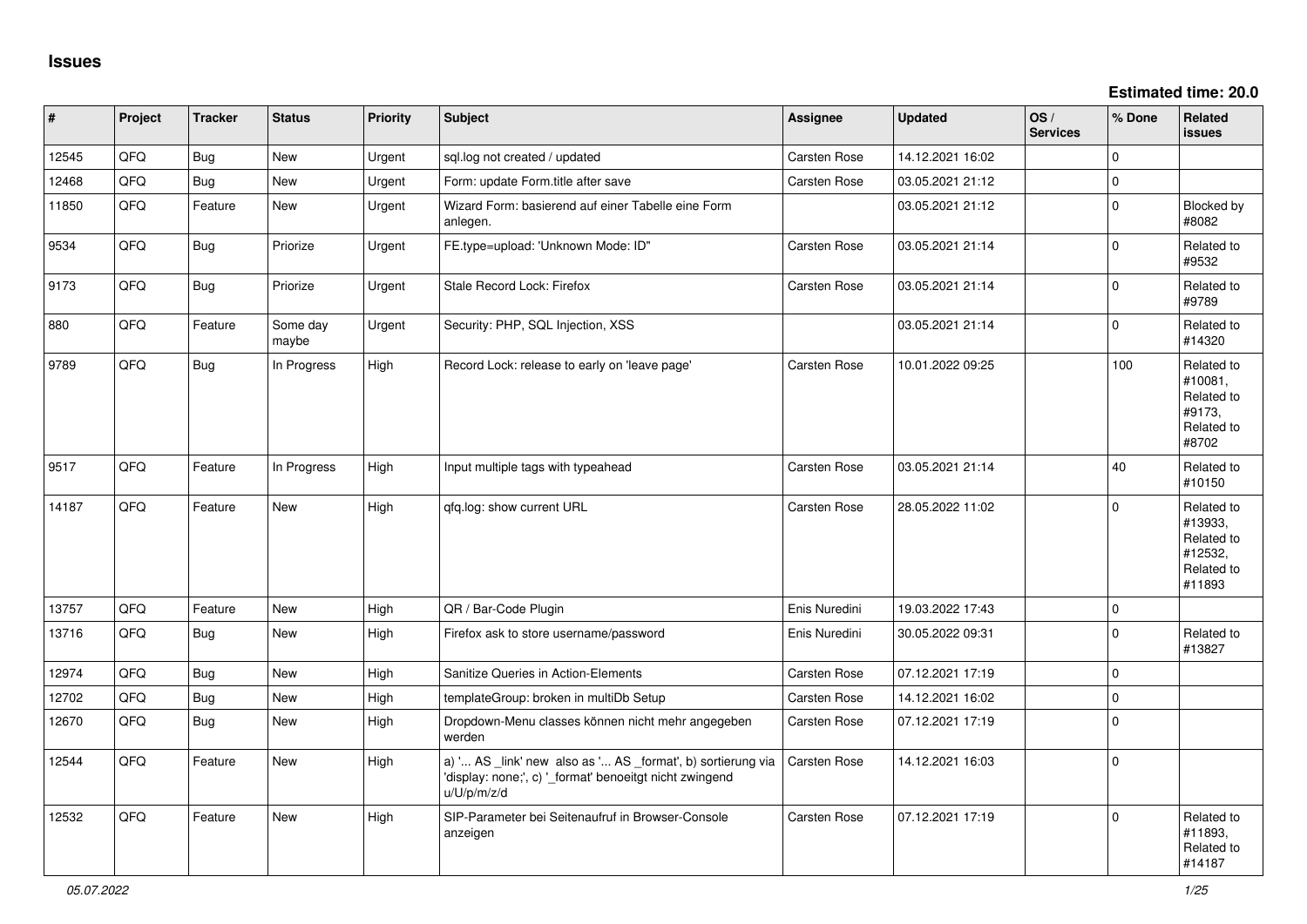| $\vert$ # | Project | <b>Tracker</b> | <b>Status</b> | <b>Priority</b> | <b>Subject</b>                                                              | <b>Assignee</b>     | <b>Updated</b>   | OS/<br><b>Services</b> | % Done      | <b>Related</b><br>issues                      |
|-----------|---------|----------------|---------------|-----------------|-----------------------------------------------------------------------------|---------------------|------------------|------------------------|-------------|-----------------------------------------------|
| 12513     | QFQ     | <b>Bug</b>     | <b>New</b>    | High            | Implement server side check of maxlength                                    | Carsten Rose        | 07.12.2021 17:19 |                        | $\Omega$    |                                               |
| 12186     | QFQ     | Feature        | <b>New</b>    | High            | TinyMCE Config für Objekte                                                  | Carsten Rose        | 07.12.2021 17:19 |                        | $\mathbf 0$ | <b>Blocks</b><br>#12632                       |
| 12066     | QFQ     | Bug            | <b>New</b>    | High            | enterAsSubmit: Forward wird nicht ausgeführt                                | Enis Nuredini       | 29.05.2022 09:23 |                        | $\Omega$    |                                               |
| 11893     | QFQ     | Feature        | New           | High            | Broken SIP: a) only report one time, b) only report in main<br>column       | Carsten Rose        | 12.05.2021 12:13 |                        | $\Omega$    | Related to<br>#12532,<br>Related to<br>#14187 |
| 11237     | QFQ     | Bug            | <b>New</b>    | High            | Radiobutton / parameter.buttonClass= btn-default - kein dirty<br>Trigger    | Benjamin Baer       | 03.05.2021 21:12 |                        | $\mathbf 0$ | Related to<br>#10766                          |
| 11057     | QFQ     | Bug            | <b>New</b>    | High            | Checkboxes ohne span.checkmark im Report werden<br>ausgeblendet             | Benjamin Baer       | 03.05.2021 21:12 |                        | $\mathbf 0$ | Related to<br>#11039                          |
| 10766     | QFQ     | Bug            | New           | High            | Radiobutton / parameter.buttonClass=btn-default: dynamic<br>update          |                     | 03.05.2021 21:12 |                        | $\mathbf 0$ | Related to<br>#11237                          |
| 10640     | QFQ     | <b>Bug</b>     | <b>New</b>    | High            | TypeAhead Tag: FE editierbar trotz readOnly                                 | Carsten Rose        | 03.05.2021 21:12 |                        | $\mathbf 0$ | Related to<br>#7795                           |
| 10508     | QFQ     | Bug            | <b>New</b>    | High            | Multi Form broken on Multi DB Instance                                      | Carsten Rose        | 03.05.2021 21:12 |                        | $\mathbf 0$ |                                               |
| 10506     | QFQ     | Bug            | <b>New</b>    | High            | Template Group broken on MultiDB instance                                   | Carsten Rose        | 03.05.2021 21:12 |                        | $\mathbf 0$ | Related to<br>#10505                          |
| 10114     | QFQ     | Feature        | <b>New</b>    | High            | Symbol (Link): 'G:' (Glyphicon) replaced by 'i:' (icon)                     |                     | 07.12.2021 17:19 |                        | $\mathbf 0$ | Related to<br>#3797,<br>Related to<br>#4194   |
| 10081     | QFQ     | <b>Bug</b>     | <b>New</b>    | High            | Stale record lock after 'forbidden' character                               | <b>Carsten Rose</b> | 03.05.2021 21:12 |                        | $\Omega$    | Related to<br>#10082.<br>Related to<br>#9789  |
| 9531      | QFQ     | Bug            | <b>New</b>    | High            | FE File: Dynamic Update / modeSql / required detected even<br>it not set    | Carsten Rose        | 11.06.2021 20:32 |                        | $\Omega$    | Related to<br>#12398                          |
| 9347      | QFQ     | Bug            | <b>New</b>    | High            | FE.type=upload with dynamic show/hidden: required not<br>detected           | Carsten Rose        | 12.06.2021 10:40 |                        | $\mathbf 0$ | Related to<br>#5305,<br>Related to<br>#12398  |
| 8962      | QFQ     | Feature        | <b>New</b>    | High            | allow for form fields with identical names                                  | Carsten Rose        | 03.05.2021 21:14 |                        | $\mathbf 0$ |                                               |
| 8891      | QFQ     | <b>Bug</b>     | <b>New</b>    | High            | formSubmitLog: do not log passwords                                         | Enis Nuredini       | 25.03.2022 09:06 |                        | $\mathbf 0$ |                                               |
| 8668      | QFQ     | Bug            | New           | High            | Pill disabled: dyamic mode 'hidden' not respected - FE is still<br>required | Carsten Rose        | 03.05.2021 21:14 |                        | $\mathbf 0$ |                                               |
| 8431      | QFQ     | <b>Bug</b>     | <b>New</b>    | High            | autocron.php with wrong path                                                | Carsten Rose        | 03.05.2021 21:14 |                        | $\pmb{0}$   |                                               |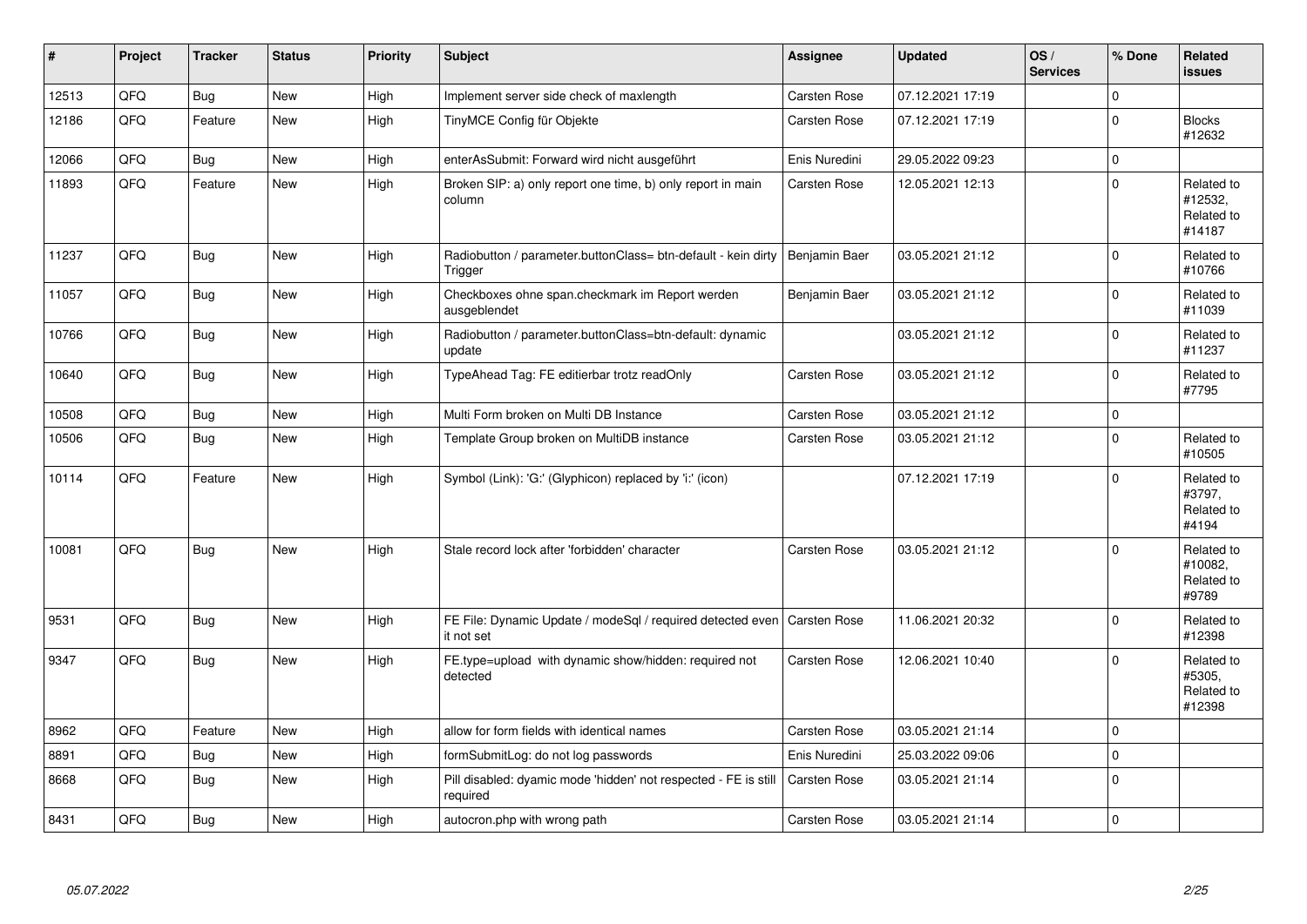| #     | Project | <b>Tracker</b> | <b>Status</b>     | <b>Priority</b> | <b>Subject</b>                                                                          | <b>Assignee</b>     | <b>Updated</b>   | OS/<br><b>Services</b> | % Done      | Related<br><b>issues</b>                        |
|-------|---------|----------------|-------------------|-----------------|-----------------------------------------------------------------------------------------|---------------------|------------------|------------------------|-------------|-------------------------------------------------|
| 8083  | QFQ     | <b>Bug</b>     | <b>New</b>        | High            | FormEditor: primary table list does not respect<br>'indexDb={{indexData:Y}}'            | Carsten Rose        | 03.05.2021 21:14 |                        | $\mathbf 0$ | Has<br>duplicate<br>#6678                       |
| 7899  | QFQ     | <b>Bug</b>     | <b>New</b>        | High            | Fe.type=password / retype / required: always complain<br>about missing value            | Carsten Rose        | 03.05.2021 21:14 |                        | $\Omega$    |                                                 |
| 7850  | QFQ     | Feature        | <b>New</b>        | High            | Upload records: non 'pathFileName' column                                               | <b>Carsten Rose</b> | 03.05.2021 21:14 |                        | $\mathbf 0$ |                                                 |
| 7650  | QFQ     | <b>Bug</b>     | <b>New</b>        | High            | Optional do not show 'required' sign on FormElement                                     | Carsten Rose        | 03.05.2021 21:14 |                        | $\Omega$    |                                                 |
| 5715  | QFQ     | Feature        | New               | High            | PDF Caching                                                                             | <b>Carsten Rose</b> | 03.05.2021 21:14 |                        | $\mathbf 0$ | Related to<br>#5851,<br>Related to<br>#6357     |
| 5459  | QFQ     | Bug            | <b>New</b>        | High            | Multi DB: spread system tables between 'QFQ' and<br>'Data'-DB                           | <b>Carsten Rose</b> | 03.05.2021 21:14 |                        | $\mathbf 0$ | Related to<br>#4720                             |
| 5221  | QFQ     | <b>Bug</b>     | <b>New</b>        | High            | Download Dialog: Bleibt stehen in FF wenn Datei<br>automatisch gespeichert wird.        | Carsten Rose        | 03.05.2021 21:14 |                        | $\mathbf 0$ |                                                 |
| 3727  | QFQ     | Feature        | <b>New</b>        | High            | Security: Session Hijacking erschweren                                                  | Carsten Rose        | 03.05.2021 21:14 |                        | $\pmb{0}$   |                                                 |
| 9121  | QFQ     | Bug            | Priorize          | High            | sip links have r and dblndexData set                                                    | <b>Carsten Rose</b> | 12.06.2021 10:41 |                        | $\mathbf 0$ |                                                 |
| 8204  | QFQ     | Feature        | Priorize          | High            | Position 'required mark'                                                                | Carsten Rose        | 16.06.2021 13:44 |                        | $\pmb{0}$   |                                                 |
| 8082  | QFQ     | Feature        | Priorize          | High            | Contact form without saving record                                                      | <b>Carsten Rose</b> | 07.12.2021 15:20 |                        | $\mathbf 0$ | Related to<br>#8587,<br><b>Blocks</b><br>#11850 |
| 6116  | QFQ     | Bug            | Priorize          | High            | value of checkbox not saved                                                             | <b>Carsten Rose</b> | 07.12.2021 17:19 |                        | $\mathbf 0$ |                                                 |
| 12463 | QFQ     | <b>Bug</b>     | ToDo              | High            | QFQ Function: 'function' and 'sql' on same level - output of<br>sal is shown two times. | Carsten Rose        | 15.12.2021 16:31 |                        | $\Omega$    |                                                 |
| 12395 | QFQ     | <b>Bug</b>     | ToDo              | High            | QFQ Function: Result two times shown                                                    | <b>Carsten Rose</b> | 18.02.2022 08:59 |                        | $\mathbf 0$ |                                                 |
| 7602  | QFQ     | Feature        | ToDo              | High            | Multi Select: with checkboxes                                                           | Benjamin Baer       | 22.03.2022 09:07 |                        | $\mathbf 0$ |                                                 |
| 12508 | QFQ     | <b>Bug</b>     | In Progress       | High            | gfg Form: sendMail                                                                      | Karin Niffeler      | 19.03.2022 17:48 |                        | $\mathbf 0$ |                                                 |
| 11630 | QFQ     | <b>Bug</b>     | Feedback          | High            | Bitte check ob CALL() in 20.11.0 noch so funktioniert wie in<br>20.4.1                  | Enis Nuredini       | 28.05.2022 13:45 |                        | $\mathbf 0$ | Related to<br>#11325                            |
| 9548  | QFQ     | Feature        | Feedback          | High            | FormElement: Pattern mismatch - optional report only on<br>focus lost                   | Benjamin Baer       | 03.05.2021 21:14 |                        | $\mathbf 0$ |                                                 |
| 9052  | QFQ     | Feature        | Feedback          | High            | Report: CodeMirror with SQL Syntax Highlight in FE                                      | Enis Nuredini       | 08.06.2022 10:25 |                        | $\Omega$    |                                                 |
| 4279  | QFQ     | <b>Bug</b>     | Some day<br>maybe | High            | config.linkVars lost                                                                    | <b>Carsten Rose</b> | 03.05.2021 21:14 |                        | $\mathbf 0$ |                                                 |
| 4258  | QFQ     | Feature        | Some day<br>maybe | High            | <b>System Defaults: Forms</b>                                                           | <b>Carsten Rose</b> | 03.05.2021 21:14 |                        | $\Omega$    |                                                 |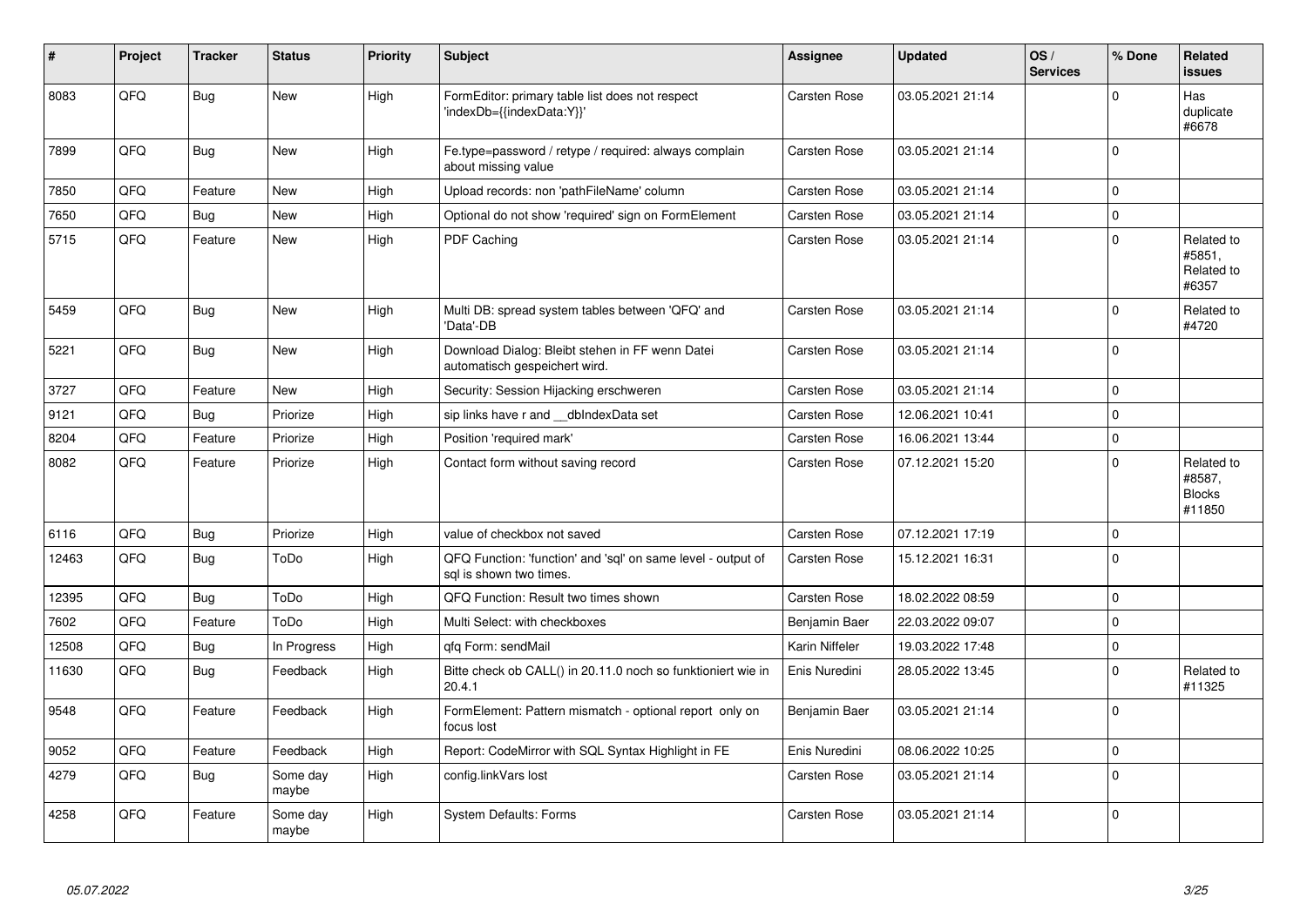| $\vert$ # | Project | <b>Tracker</b> | <b>Status</b>     | <b>Priority</b> | <b>Subject</b>                                                                                         | <b>Assignee</b>     | <b>Updated</b>   | OS/<br><b>Services</b> | % Done   | Related<br>issues                                                      |
|-----------|---------|----------------|-------------------|-----------------|--------------------------------------------------------------------------------------------------------|---------------------|------------------|------------------------|----------|------------------------------------------------------------------------|
| 3990      | QFQ     | Feature        | Some day<br>maybe | High            | custom class definition: add space automatically                                                       | Carsten Rose        | 03.05.2021 21:14 |                        | $\Omega$ |                                                                        |
| 3967      | QFQ     | Feature        | Some dav<br>maybe | High            | Report: Checkbox, Radio, Dropdown, Input welches ohne<br>Submit funktioniert - 'Inline-Form'           | Carsten Rose        | 03.05.2021 21:14 |                        | $\Omega$ |                                                                        |
| 3848      | QFQ     | Feature        | Some day<br>maybe | High            | Antivirus check fuer Upload files in qfq?                                                              | Carsten Rose        | 03.05.2021 21:14 |                        | $\Omega$ | Related to<br>#4131                                                    |
| 3570      | QFQ     | <b>Bug</b>     | Some day<br>maybe | High            | Formular mit prmitnew permitEdit=Always wird nicht<br>aufgerufen (ist leer)                            | Carsten Rose        | 03.05.2021 21:14 |                        | $\Omega$ |                                                                        |
| 3109      | QFQ     | <b>Bug</b>     | Some day<br>maybe | High            | RealUrl: Links werden nicht korrekt gerendert                                                          | Carsten Rose        | 03.05.2021 21:14 |                        | $\Omega$ |                                                                        |
| 3061      | QFQ     | <b>Bug</b>     | Some day<br>maybe | High            | winstitute: mysql connection durcheinander - nmhp17<br>(ag7)/QFQ arbeitet mit DB/Tabellen von biostat. | Carsten Rose        | 03.05.2021 21:14 |                        | $\Omega$ |                                                                        |
| 12632     | QFQ     | Feature        | New               | Normal          | TinyMCE: Prepare CSS classes for images                                                                | Carsten Rose        | 04.06.2021 14:35 |                        | 100      | Blocked by<br>#12186                                                   |
| 10115     | QFQ     | Feature        | New               | Normal          | TypeAhead: static list                                                                                 | Carsten Rose        | 26.02.2020 16:42 |                        | 100      |                                                                        |
| 9275      | QFQ     | <b>Bug</b>     | New               | Normal          | autcron: t3 page, which takes to long to respond, is not<br>reported properly                          | Carsten Rose        | 01.02.2020 23:22 |                        | 100      |                                                                        |
| 13572     | QFQ     | Feature        | Feedback          | Normal          | Form Load: misleading error message on trying to load non<br>existent primary record                   | Enis Nuredini       | 16.05.2022 23:16 |                        | 100      |                                                                        |
| 12584     | QFQ     | Feature        | Feedback          | Normal          | T3 v10 migration script: replace alias-patterns (v11)                                                  | Carsten Rose        | 28.05.2022 11:12 |                        | 100      |                                                                        |
| 3613      | QFQ     | <b>Bug</b>     | Some day<br>maybe | Normal          | note /note unchecked -> note div (col-md) wird weiterhin<br>gerendert                                  | Elias Villiger      | 01.02.2020 23:19 |                        | 100      |                                                                        |
| 3402      | QFQ     | Feature        | Some day<br>maybe | Normal          | Syntax Highlighting via CodeMirror                                                                     | Carsten Rose        | 11.12.2019 16:02 |                        | 100      | Related to<br>#3207                                                    |
| 6609      | QFQ     | Feature        | <b>New</b>        | Normal          | Formlet: JSON API erweitern                                                                            | <b>Carsten Rose</b> | 01.02.2020 23:21 |                        | 50       |                                                                        |
| 13330     | QFQ     | Feature        | In Progress       | Normal          | Multi Form: Upload                                                                                     | Carsten Rose        | 07.11.2021 12:40 |                        | 50       | Related to<br>#9706                                                    |
| 12440     | QFQ     | Feature        | In Progress       | Normal          | Typo3 V10 upgrade (durchfuehren und testen)                                                            | Carsten Rose        | 21.03.2022 09:53 |                        | 50       | Related to<br>#12357,<br>Related to<br>#12067,<br>Related to<br>#10661 |
| 9691      | QFQ     | Bug            | In Progress       | Normal          | Checkbox: dynamic update > readonly                                                                    | Carsten Rose        | 01.02.2020 23:22 |                        | 50       | Related to<br>#9834                                                    |
| 8522      | QFQ     | Feature        | Some day<br>maybe | Normal          | build QFQ - npm warnings                                                                               | Benjamin Baer       | 01.02.2020 23:19 |                        | 50       |                                                                        |
| 2665      | QFQ     | Bug            | Priorize          | Normal          | Dynamic Update funktioniert nicht, wenn beim<br>entsprechenden FormElement eine size angegeben ist.    | Benjamin Baer       | 03.01.2022 08:12 |                        | 30       |                                                                        |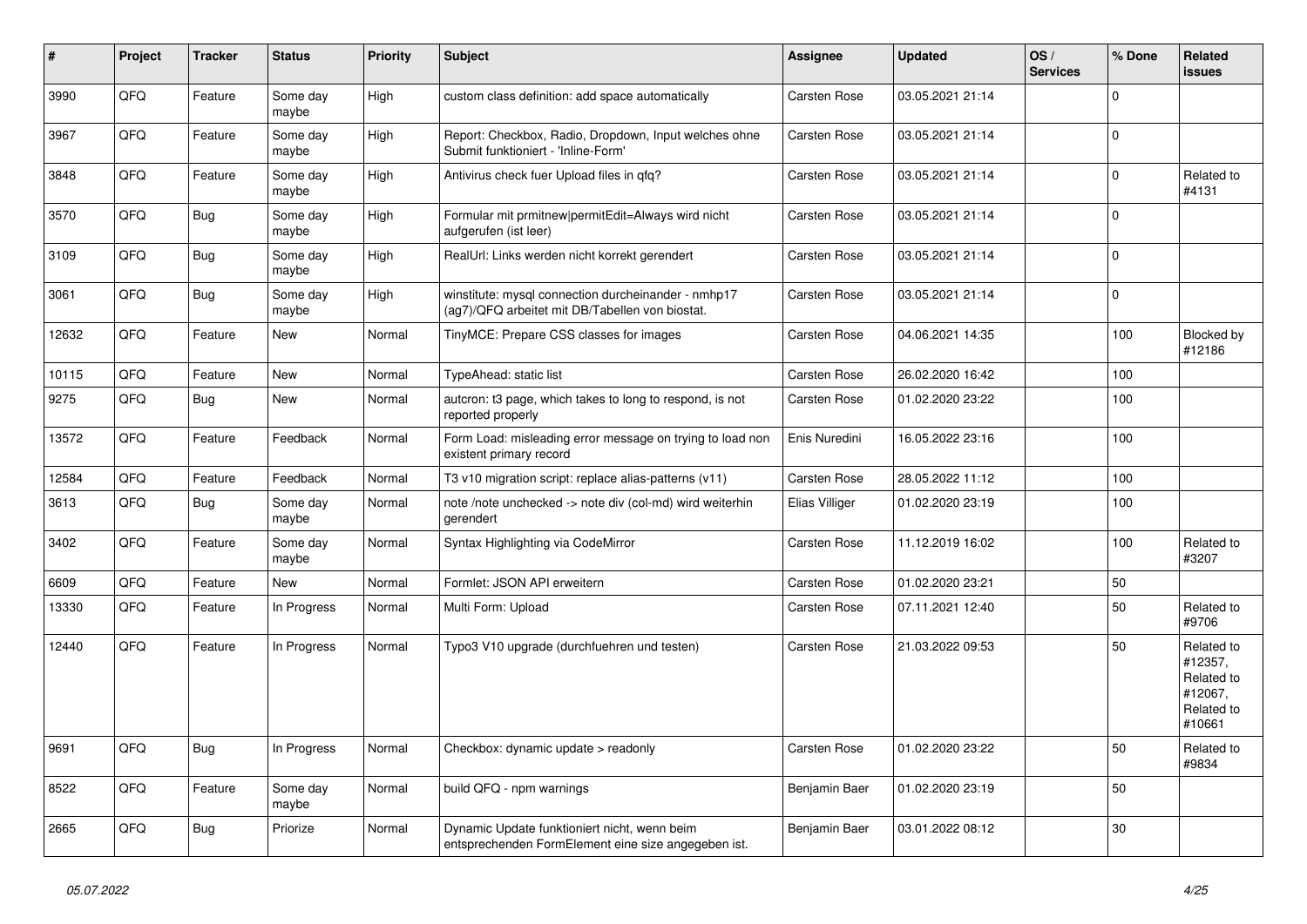| #     | Project | <b>Tracker</b> | <b>Status</b>     | <b>Priority</b> | <b>Subject</b>                                                                        | Assignee        | <b>Updated</b>   | OS/<br><b>Services</b> | % Done      | Related<br><b>issues</b>                     |
|-------|---------|----------------|-------------------|-----------------|---------------------------------------------------------------------------------------|-----------------|------------------|------------------------|-------------|----------------------------------------------|
| 10793 | QFQ     | Feature        | In Progress       | Normal          | <b>Update NPM Packages</b>                                                            | Carsten Rose    | 07.09.2021 13:25 |                        | 30          |                                              |
| 1623  | QFQ     | Feature        | Some day<br>maybe | Normal          | RealURL                                                                               |                 | 11.12.2019 16:03 |                        | 30          |                                              |
| 14464 | QFQ     | Support        | New               | Normal          | Exception: Missing button to edit FormElement with broken<br>sqlValidate / beforeLoad | Carsten Rose    | 04.07.2022 00:13 |                        | $\mathbf 0$ |                                              |
| 14463 | QFQ     | Support        | New               | Normal          | TinyMCE: FormElement.size = <width>,<height></height></width>                         | Enis Nuredini   | 03.07.2022 17:52 |                        | $\mathbf 0$ | Related to<br>#14455                         |
| 14455 | QFQ     | Support        | New               | Normal          | TinyMCE: Activate save button after upload picture over<br>drag&drop                  | Enis Nuredini   | 03.07.2022 17:53 |                        | $\Omega$    | Related to<br>#14463                         |
| 14395 | QFQ     | Support        | New               | Normal          | FormEditor: Virtual table columns                                                     | Enis Nuredini   | 21.06.2022 16:09 |                        | $\mathbf 0$ |                                              |
| 14377 | QFQ     | Bug            | New               | Normal          | Documentation > General Tips: white page after migration                              | Enis Nuredini   | 19.06.2022 16:37 |                        | $\Omega$    |                                              |
| 14376 | QFQ     | Feature        | New               | Normal          | QFQ Bootstrap: if missing, create stored procedures                                   | Enis Nuredini   | 19.06.2022 16:37 |                        | $\mathbf 0$ |                                              |
| 14322 | QFQ     | Bug            | New               | Normal          | Form Load: by default no scroll (save & close should be<br>visible)                   | Enis Nuredini   | 15.06.2022 14:12 |                        | $\Omega$    | Related to<br>#14321,<br>Related to<br>#6232 |
| 14305 | QFQ     | <b>Bug</b>     | <b>New</b>        | Normal          | Inline Report editing does not create history entries                                 | Carsten Rose    | 10.06.2022 11:55 |                        | $\mathbf 0$ |                                              |
| 14304 | QFQ     | <b>Bug</b>     | New               | Normal          | table sorter view safer does not work                                                 | Carsten Rose    | 10.06.2022 11:49 |                        | 0           |                                              |
| 14233 | QFQ     | Bug            | New               | Normal          | AS _link: question - HTML is not rendered                                             | Carsten Rose    | 28.05.2022 11:02 |                        | $\mathbf 0$ |                                              |
| 14227 | QFQ     | Feature        | <b>New</b>        | Normal          | Selenium Konkurrenz: cypress.io                                                       | Enis Nuredini   | 28.05.2022 11:02 |                        | $\Omega$    |                                              |
| 14185 | QFQ     | Feature        | New               | Normal          | External/Autocron.php - better suitable directory                                     | Support: System | 28.05.2022 11:03 |                        | 0           |                                              |
| 14091 | QFQ     | Bug            | <b>New</b>        | Normal          | inconsistent template path for twig                                                   | Carsten Rose    | 19.04.2022 18:36 |                        | $\mathbf 0$ |                                              |
| 14090 | QFQ     | Feature        | New               | Normal          | Nützliche _script funktionen                                                          | Carsten Rose    | 28.05.2022 11:03 |                        | $\pmb{0}$   |                                              |
| 14077 | QFQ     | Bug            | New               | Normal          | As _link: Attribute 'class' missing by r:1 and r:3 - but should<br>set                | Carsten Rose    | 28.05.2022 11:02 |                        | $\Omega$    | Related to<br>#5342,<br>Related to<br>#4343  |
| 14028 | QFQ     | Feature        | New               | Normal          | Required notification: visual nicer                                                   | Enis Nuredini   | 28.05.2022 11:01 |                        | $\mathbf 0$ |                                              |
| 13945 | QFQ     | Feature        | New               | Normal          | As _link: content before/after link                                                   | Enis Nuredini   | 28.05.2022 11:01 |                        | $\Omega$    | Related to<br>#12262                         |
| 13843 | QFQ     | Feature        | New               | Normal          | Create JWT via QFQ                                                                    | Carsten Rose    | 19.03.2022 17:42 |                        | $\mathbf 0$ |                                              |
| 13841 | QFQ     | Feature        | New               | Normal          | Create PDF via iText - evaluate                                                       | Carsten Rose    | 19.03.2022 17:42 |                        | $\mathbf 0$ |                                              |
| 13706 | QFQ     | Bug            | New               | Normal          | Wrong CheckType in FieldElement LastStatus of Form Cron                               | Carsten Rose    | 21.01.2022 18:20 |                        | $\mathbf 0$ |                                              |
| 13700 | QFQ     | Feature        | New               | Normal          | Redesign qfq.io Seite                                                                 | Carsten Rose    | 19.03.2022 17:43 |                        | 0           |                                              |
| 13659 | QFQ     | <b>Bug</b>     | New               | Normal          | wrong sanitize class applied to R-store                                               | Carsten Rose    | 15.01.2022 14:23 |                        | $\pmb{0}$   |                                              |
| 13647 | QFQ     | Bug            | New               | Normal          | Autofocus funktioniert nicht auf Chrome                                               | Benjamin Baer   | 19.03.2022 17:44 |                        | $\mathbf 0$ |                                              |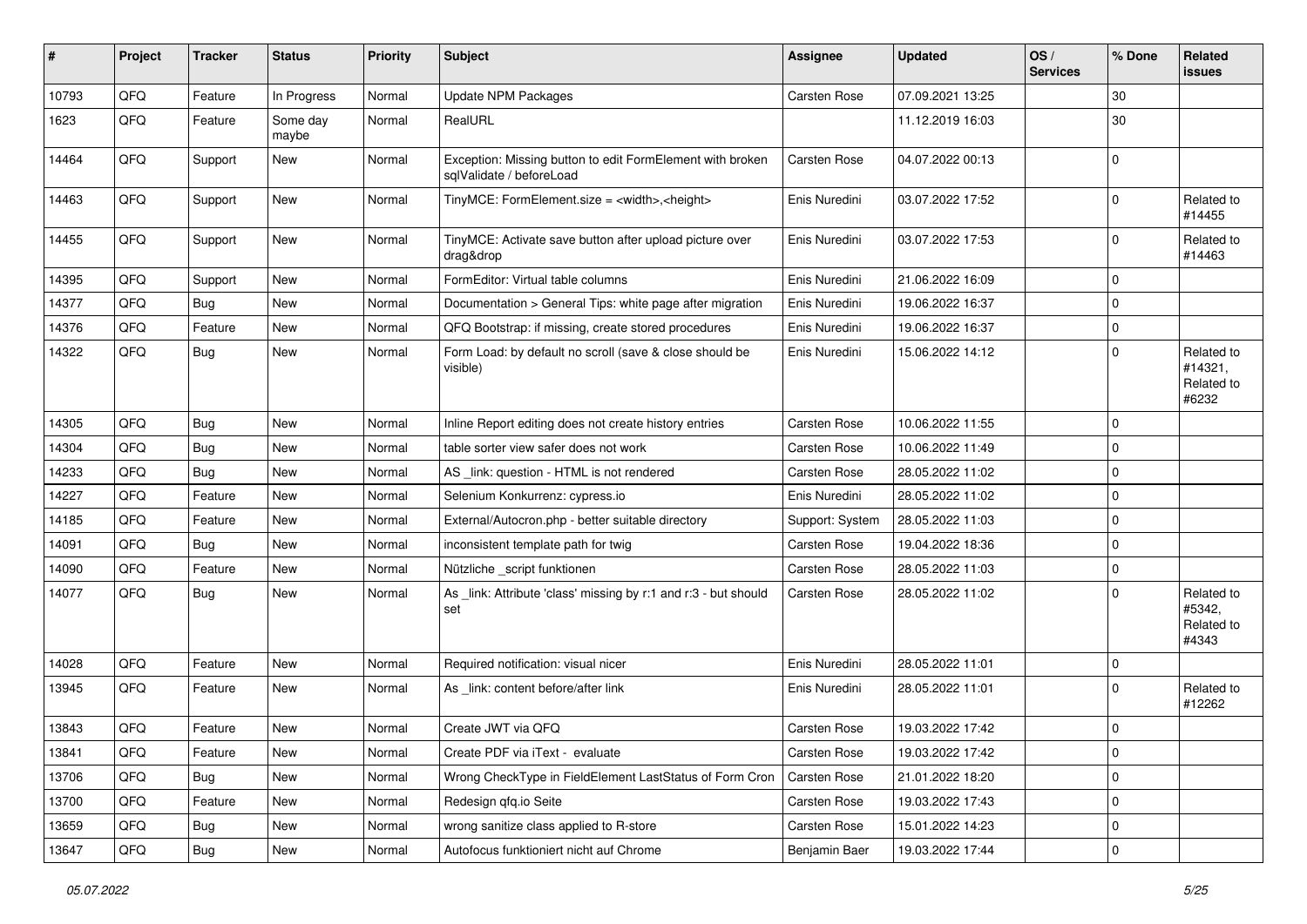| #     | Project | <b>Tracker</b> | <b>Status</b> | <b>Priority</b> | Subject                                                                                                                                             | Assignee               | <b>Updated</b>   | OS/<br><b>Services</b> | % Done      | Related<br><b>issues</b>                                              |
|-------|---------|----------------|---------------|-----------------|-----------------------------------------------------------------------------------------------------------------------------------------------------|------------------------|------------------|------------------------|-------------|-----------------------------------------------------------------------|
| 13609 | QFQ     | Feature        | <b>New</b>    | Normal          | QFQ Introduction: Seite aufloesen                                                                                                                   | Philipp<br>Gröbelbauer | 28.05.2022 11:02 |                        | $\Omega$    |                                                                       |
| 13592 | QFQ     | <b>Bug</b>     | New           | Normal          | QFQ Build Queue: das vergeben von Tags klappt nicht. Es<br>werden keine Releases gebaut.                                                            | Carsten Rose           | 19.03.2022 17:45 |                        | $\mathbf 0$ |                                                                       |
| 13528 | QFQ     | <b>Bug</b>     | New           | Normal          | qfq.io > releases: es wird kein neues Release angelegt                                                                                              | Benjamin Baer          | 19.03.2022 17:46 |                        | $\mathbf 0$ |                                                                       |
| 13467 | QFQ     | Feature        | New           | Normal          | ChangeLog Generator                                                                                                                                 | <b>Carsten Rose</b>    | 19.03.2022 17:46 |                        | $\mathbf 0$ | Related to<br>#11460                                                  |
| 13460 | QFQ     | Bug            | New           | Normal          | Doc: Password set/reset  password should not processed<br>with 'html encode'                                                                        | Carsten Rose           | 19.03.2022 17:46 |                        | $\Omega$    |                                                                       |
| 13451 | QFQ     | Bug            | <b>New</b>    | Normal          | Character Counter / Max Character: Problem in Safari                                                                                                | Carsten Rose           | 15.04.2022 17:18 |                        | $\mathbf 0$ |                                                                       |
| 13354 | QFQ     | Feature        | New           | Normal          | Using Websocket in QFQ                                                                                                                              | Carsten Rose           | 10.11.2021 15:47 |                        | $\mathbf 0$ |                                                                       |
| 13332 | QFQ     | <b>Bug</b>     | <b>New</b>    | Normal          | Multi Form: Required Felder werden visuell nicht markiert.                                                                                          | Carsten Rose           | 19.03.2022 17:47 |                        | $\mathbf 0$ |                                                                       |
| 13331 | QFQ     | <b>Bug</b>     | <b>New</b>    | Normal          | Multi Form: Clear Icon misplaced                                                                                                                    | Carsten Rose           | 19.03.2022 17:47 |                        | $\mathbf 0$ |                                                                       |
| 12989 | QFQ     | <b>Bug</b>     | <b>New</b>    | Normal          | empty string does not trigger dynamic update                                                                                                        | Enis Nuredini          | 28.05.2022 11:09 |                        | $\mathbf 0$ |                                                                       |
| 12716 | QFQ     | <b>Bug</b>     | New           | Normal          | template group: Pattern only applied to first instance                                                                                              | Carsten Rose           | 19.03.2022 17:47 |                        | $\mathbf 0$ |                                                                       |
| 12714 | QFQ     | <b>Bug</b>     | <b>New</b>    | Normal          | Conversion of GIF to PDF broken when GIF contains Alpha.                                                                                            | Carsten Rose           | 19.03.2022 17:49 |                        | $\mathbf 0$ |                                                                       |
| 12679 | QFQ     | Feature        | <b>New</b>    | Normal          | tablesorter: custom column width                                                                                                                    | Carsten Rose           | 16.06.2021 11:10 |                        | $\mathbf 0$ |                                                                       |
| 12664 | QFQ     | Feature        | <b>New</b>    | Normal          | TinyMCE: report/remove malicous HTML/JS Code                                                                                                        | Carsten Rose           | 19.03.2022 17:47 |                        | $\mathbf 0$ | Related to<br>#14320                                                  |
| 12603 | QFQ     | Feature        | <b>New</b>    | Normal          | Dropdown (Select), Radio, checkbox:<br>itemListAlways={{!SELECT key, value}}                                                                        | Carsten Rose           | 19.03.2022 17:47 |                        | $\Omega$    |                                                                       |
| 12581 | QFQ     | Bug            | New           | Normal          | Form.forward=close: Record 'new' in new browser tab ><br>save (& close) >> Form is not reloaded with new created<br>record id and stays in mode=new | Carsten Rose           | 19.03.2022 17:48 |                        | $\mathbf 0$ |                                                                       |
| 12556 | QFQ     | Feature        | <b>New</b>    | Normal          | Pills Title: colored = static or dynamic on allrequiredgiven                                                                                        | Benjamin Baer          | 19.03.2022 17:49 |                        | $\mathbf 0$ |                                                                       |
| 12520 | QFQ     | <b>Bug</b>     | New           | Normal          | Switch FE User: still active even FE User session expired                                                                                           | Carsten Rose           | 19.03.2022 17:48 |                        | 0           |                                                                       |
| 12512 | QFQ     | <b>Bug</b>     | <b>New</b>    | Normal          | Some MySQL Installation can't use 'stored procedures'                                                                                               | Carsten Rose           | 19.03.2022 17:48 |                        | $\mathbf 0$ |                                                                       |
| 12490 | QFQ     | Feature        | <b>New</b>    | Normal          | Loading Plugins in QFQ - see what tinymce does. (lazy<br>loading)                                                                                   | Benjamin Baer          | 08.06.2022 10:37 |                        | $\Omega$    | Related to<br>#12611,<br>Related to<br>#10013,<br>Related to<br>#7732 |
| 12480 | QFQ     | Feature        | New           | Normal          | If QFQ upgrade is running, block further request                                                                                                    | Carsten Rose           | 03.05.2021 20:45 |                        | $\mathbf 0$ |                                                                       |
| 12477 | QFQ     | Feature        | New           | Normal          | Support for refactoring: Form, FormElement, diverse<br>Tabellen/Spalten, tt-content Records                                                         | Carsten Rose           | 03.05.2021 20:45 |                        | $\Omega$    |                                                                       |
| 12476 | QFQ     | Feature        | New           | Normal          | clearMe: a) should trigger 'dirty', b) sticky on textarea resize                                                                                    | Benjamin Baer          | 04.01.2022 08:40 |                        | $\pmb{0}$   | Related to<br>#9528                                                   |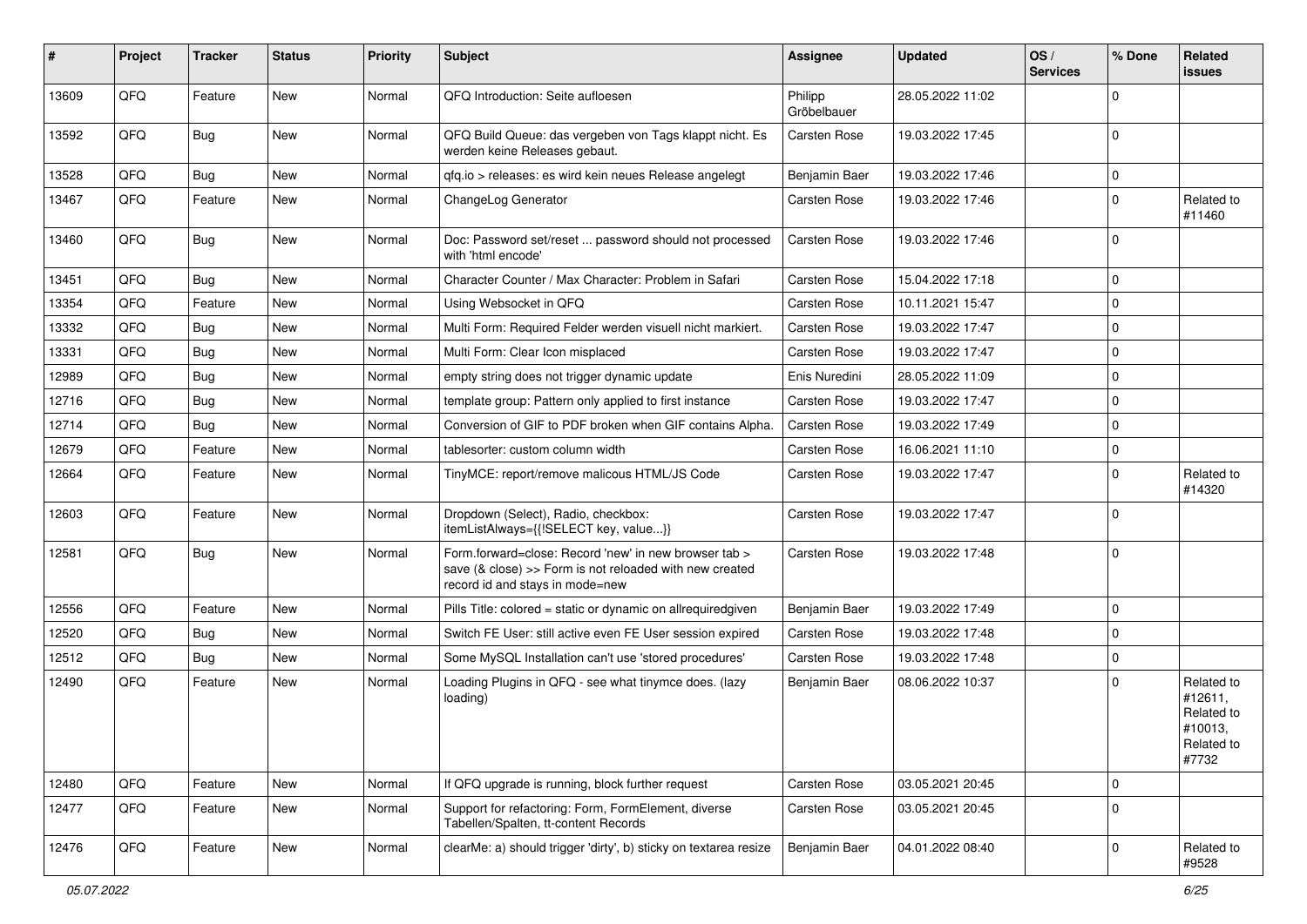| #     | Project | <b>Tracker</b> | <b>Status</b> | <b>Priority</b> | <b>Subject</b>                                                                                                 | Assignee            | <b>Updated</b>   | OS/<br><b>Services</b> | % Done      | Related<br>issues                             |
|-------|---------|----------------|---------------|-----------------|----------------------------------------------------------------------------------------------------------------|---------------------|------------------|------------------------|-------------|-----------------------------------------------|
| 12474 | QFQ     | Feature        | <b>New</b>    | Normal          | Check BaseConfigURL if it is given and the the last char is '/'                                                | <b>Carsten Rose</b> | 03.05.2021 20:45 |                        | $\Omega$    |                                               |
| 12465 | QFQ     | Feature        | <b>New</b>    | Normal          | QFQ Function: use in FE to fill StoreRecord                                                                    | Carsten Rose        | 05.05.2021 21:58 |                        | $\Omega$    |                                               |
| 12413 | QFQ     | Feature        | <b>New</b>    | Normal          | STORE_TYPO3: enhance for {{be_users.email:T}},<br>{{fe users.email:T}}                                         | Carsten Rose        | 03.05.2021 20:45 |                        | $\Omega$    | Related to<br>#12412,<br>Related to<br>#10012 |
| 12412 | QFQ     | Feature        | New           | Normal          | Action/Escape qualifier 'e' (empty), '0': if given, an empty<br>string (or '0') will be treated as 'not found' | Carsten Rose        | 08.05.2021 09:40 |                        | $\Omega$    | Related to<br>#12413,<br>Related to<br>#10012 |
| 12400 | QFQ     | Feature        | New           | Normal          | Tutorial ist in QFQ Doku, Wird in der Suche gefunden, es<br>gibt aber kein Menupunkt - Inhalt ueberpruefen     | Carsten Rose        | 03.05.2021 20:45 |                        | $\mathbf 0$ |                                               |
| 12330 | QFQ     | Feature        | <b>New</b>    | Normal          | Copy to input field / text area / TinyMCE                                                                      | <b>Carsten Rose</b> | 07.04.2021 09:01 |                        | $\Omega$    |                                               |
| 12327 | QFQ     | Bug            | <b>New</b>    | Normal          | Copy to clipboard: Glyphicon can not be changed                                                                | <b>Carsten Rose</b> | 27.12.2021 17:59 |                        | $\mathbf 0$ |                                               |
| 12269 | QFQ     | Feature        | <b>New</b>    | Normal          | 2FA - Login                                                                                                    | <b>Carsten Rose</b> | 03.05.2021 20:45 |                        | $\mathbf 0$ |                                               |
| 12187 | QFQ     | Bug            | <b>New</b>    | Normal          | Trigger FormAsFile() via Report: probably problem with multi<br>DB setup                                       | <b>Carsten Rose</b> | 20.03.2021 21:20 |                        | $\mathbf 0$ |                                               |
| 12163 | QFQ     | Feature        | <b>New</b>    | Normal          | Checkbox: table wrap                                                                                           | Carsten Rose        | 03.05.2021 20:51 |                        | $\mathbf 0$ |                                               |
| 12162 | QFQ     | Feature        | New           | Normal          | FE.type=sendmail: personalized mailing (several mails) via<br>template                                         | Carsten Rose        | 03.05.2021 20:45 |                        | $\Omega$    |                                               |
| 12156 | QFQ     | Feature        | <b>New</b>    | Normal          | Form: Optional disable 'leave page'                                                                            |                     | 03.05.2021 20:45 |                        | $\mathbf 0$ |                                               |
| 12146 | QFQ     | Feature        | <b>New</b>    | Normal          | Autocron Job: Anzeigen wann der naechste Job ausgefuehrt<br>wird, resp das er nicht ausgefuehrt wird           | <b>Carsten Rose</b> | 15.03.2021 15:23 |                        | $\Omega$    |                                               |
| 12135 | QFQ     | Feature        | <b>New</b>    | Normal          | Subrecord: Notiz                                                                                               |                     | 24.04.2021 16:58 |                        | $\mathbf 0$ |                                               |
| 12133 | QFQ     | <b>Bug</b>     | <b>New</b>    | Normal          | NPM, phpSpreadSheet aktualisieren                                                                              | Carsten Rose        | 15.03.2021 09:04 |                        | $\Omega$    |                                               |
| 12119 | QFQ     | Feature        | <b>New</b>    | Normal          | AS paged: error message missing if there ist no 'r' argument.                                                  | <b>Carsten Rose</b> | 03.05.2021 20:51 |                        | $\mathbf 0$ |                                               |
| 12109 | QFQ     | Feature        | New           | Normal          | Donwload Link: Plain, SIP, Persistent Link, Peristent SIP -<br>new notation                                    | <b>Carsten Rose</b> | 03.05.2021 20:45 |                        | $\mathbf 0$ | Related to<br>#12085                          |
| 12045 | QFQ     | Bug            | <b>New</b>    | Normal          | templateGroup afterSave FE: Aufruf ohne<br>sglHonorFormElements funktioniert nicht                             | Carsten Rose        | 18.02.2021 16:33 |                        | $\mathbf 0$ |                                               |
| 12040 | QFQ     | <b>Bug</b>     | <b>New</b>    | Normal          | FE Mode 'hidden' für zwei FEs auf einer Zeile                                                                  | Carsten Rose        | 18.02.2021 10:13 |                        | $\mathbf 0$ |                                               |
| 12039 | QFQ     | Feature        | New           | Normal          | Missing htmlSpecialChar() in pre processing on form submit                                                     |                     | 18.02.2021 00:09 |                        | $\Omega$    | Related to<br>#14320                          |
| 12038 | QFQ     | Feature        | <b>New</b>    | Normal          | a) STORE_VAR: filenameOnlyStripUniq, b) SP:<br>QSTRIPUNIQ()                                                    |                     | 17.02.2021 23:55 |                        | $\Omega$    |                                               |
| 12024 | QFQ     | Feature        | New           | Normal          | Excel Export: text columns by default decode<br>htmlspeciachar()                                               | Carsten Rose        | 17.02.2021 23:55 |                        | $\Omega$    | Related to<br>#12022                          |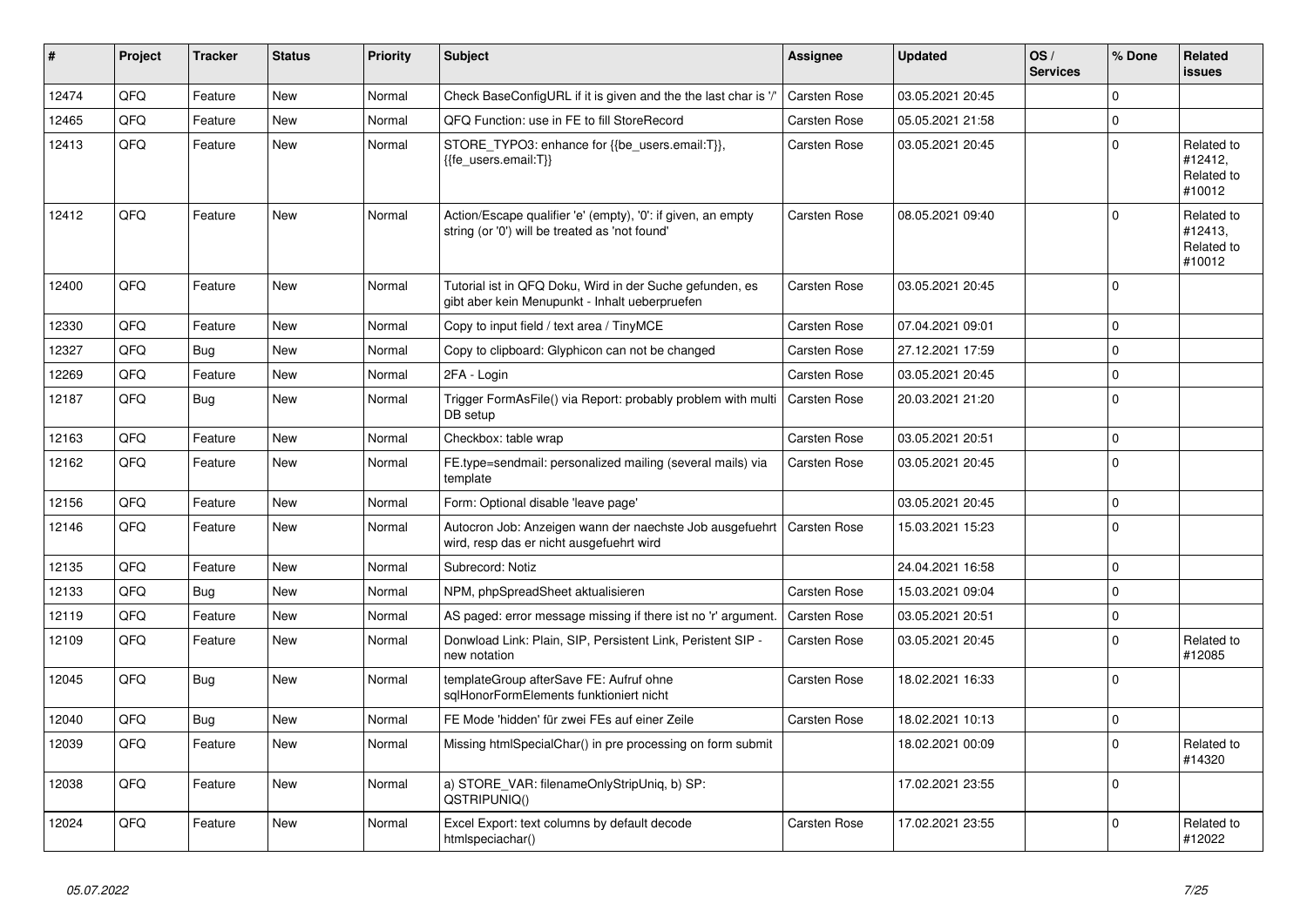| #     | Project | <b>Tracker</b> | <b>Status</b> | <b>Priority</b> | <b>Subject</b>                                                                                       | <b>Assignee</b>                                        | <b>Updated</b>   | OS/<br><b>Services</b> | % Done      | Related<br><b>issues</b>                     |                      |
|-------|---------|----------------|---------------|-----------------|------------------------------------------------------------------------------------------------------|--------------------------------------------------------|------------------|------------------------|-------------|----------------------------------------------|----------------------|
| 12023 | QFQ     | Feature        | New           | Normal          | MySQL Stored Precdure: QDECODESPECIALCHAR()                                                          | Carsten Rose                                           | 16.02.2021 11:16 |                        | $\Omega$    | Related to<br>#12022                         |                      |
| 11955 | QFQ     | Feature        | New           | Normal          | subrecord: new title option to set <th> attributes - e.g. to<br/>customize tablesorter options.</th> | attributes - e.g. to<br>customize tablesorter options. | Carsten Rose     | 03.05.2021 20:47       |             | $\Omega$                                     | Related to<br>#11775 |
| 11892 | QFQ     | Feature        | New           | Normal          | tablesorter: columns with links are hard to order - new<br>qualifier 'Y: <ord>'</ord>                | Enis Nuredini                                          | 23.03.2022 09:22 |                        | $\Omega$    |                                              |                      |
| 11775 | QFQ     | Feature        | New           | Normal          | Subrecord Tooltip pro Feld                                                                           | Carsten Rose                                           | 18.12.2020 15:22 |                        | $\Omega$    | Related to<br>#11955                         |                      |
| 11752 | QFQ     | Bug            | <b>New</b>    | Normal          | checkbox renders multiple input elements with same name                                              | Carsten Rose                                           | 17.12.2020 14:58 |                        | $\Omega$    | Related to<br>#11750                         |                      |
| 11747 | QFQ     | Feature        | New           | Normal          | Maintenance Page with Redirect                                                                       | Carsten Rose                                           | 03.05.2021 20:47 |                        | $\Omega$    | Related to<br>#11741                         |                      |
| 11716 | QFQ     | Feature        | <b>New</b>    | Normal          | Form an beliebiger Stelle im Report anzeigen                                                         |                                                        | 09.12.2020 09:47 |                        | $\mathbf 0$ |                                              |                      |
| 11715 | QFQ     | Bug            | <b>New</b>    | Normal          | acceptZeroAsRequired and requiredOffButMark do not<br>coincide                                       |                                                        | 08.12.2020 12:13 |                        | $\Omega$    |                                              |                      |
| 11702 | QFQ     | Feature        | New           | Normal          | HTML Special Char makes no sense for 'allbut' if '&' is<br>forbidden                                 | Carsten Rose                                           | 07.12.2021 16:35 |                        | $\Omega$    | Related to<br>#5112,<br>Related to<br>#14320 |                      |
| 11695 | QFQ     | Bug            | <b>New</b>    | Normal          | MultiForm required FE Error                                                                          | <b>Carsten Rose</b>                                    | 04.12.2020 13:34 |                        | $\Omega$    |                                              |                      |
| 11668 | QFQ     | <b>Bug</b>     | <b>New</b>    | Normal          | Play function.sql - problem with mysql                                                               | Carsten Rose                                           | 03.05.2021 20:48 |                        | $\Omega$    |                                              |                      |
| 11667 | QFQ     | Bug            | New           | Normal          | MySQL mariadb-server-10.3: Incorrect datetime value                                                  | Carsten Rose                                           | 03.05.2021 20:48 |                        | $\Omega$    |                                              |                      |
| 11535 | QFQ     | Feature        | <b>New</b>    | Normal          | Ability to create SQL columns in frontend QFQ forms                                                  |                                                        | 17.11.2020 12:11 |                        | $\Omega$    |                                              |                      |
| 11534 | QFQ     | Feature        | <b>New</b>    | Normal          | Report: Action on selected rows - Table batchprocessing<br>feature                                   |                                                        | 18.11.2020 08:15 |                        | $\Omega$    |                                              |                      |
| 11523 | QFQ     | Feature        | New           | Normal          | Mit dynamic Update erkennen, ob Upload gemacht wurde                                                 | Carsten Rose                                           | 13.11.2020 15:07 |                        | $\Omega$    | Related to<br>#9533                          |                      |
| 11522 | QFQ     | Bug            | New           | Normal          | Aus/Einblenden von Reitern                                                                           |                                                        | 13.11.2020 14:58 |                        | $\Omega$    |                                              |                      |
| 11516 | QFQ     | Feature        | <b>New</b>    | Normal          | Multi Page Form (Previous/Next Buttons)                                                              | Carsten Rose                                           | 16.03.2021 17:52 |                        | $\Omega$    |                                              |                      |
| 11504 | QFQ     | Feature        | New           | Normal          | Dynamic Update: Button text update for 'Save',' Close' &<br>'Delete'                                 | Carsten Rose                                           | 12.11.2020 23:44 |                        | $\Omega$    |                                              |                      |
| 11460 | QFG     | Feature        | <b>New</b>    | Normal          | Easier creation of changelog: gitchangelog                                                           | Carsten Rose                                           | 12.06.2021 10:20 |                        | $\mathbf 0$ | Related to<br>#13467                         |                      |
| 11239 | QFQ     | <b>Bug</b>     | New           | Normal          | Radiobutton (plain): horizontales Rendern abhängig vom<br>Datentyp in der Datenbank                  | Carsten Rose                                           | 30.09.2020 18:37 |                        | $\mathbf 0$ |                                              |                      |
| 11080 | QFQ     | Feature        | New           | Normal          | Send MQTT messages                                                                                   | Carsten Rose                                           | 29.08.2020 19:49 |                        | $\pmb{0}$   |                                              |                      |
| 10996 | QFO     | Feature        | New           | Normal          | Download video via sip: no seek                                                                      | Carsten Rose                                           | 12.08.2020 14:18 |                        | $\pmb{0}$   |                                              |                      |
| 10979 | QFQ     | Feature        | New           | Normal          | Ajax Calls an API - dataReport                                                                       | Carsten Rose                                           | 11.05.2022 12:15 |                        | $\pmb{0}$   |                                              |                      |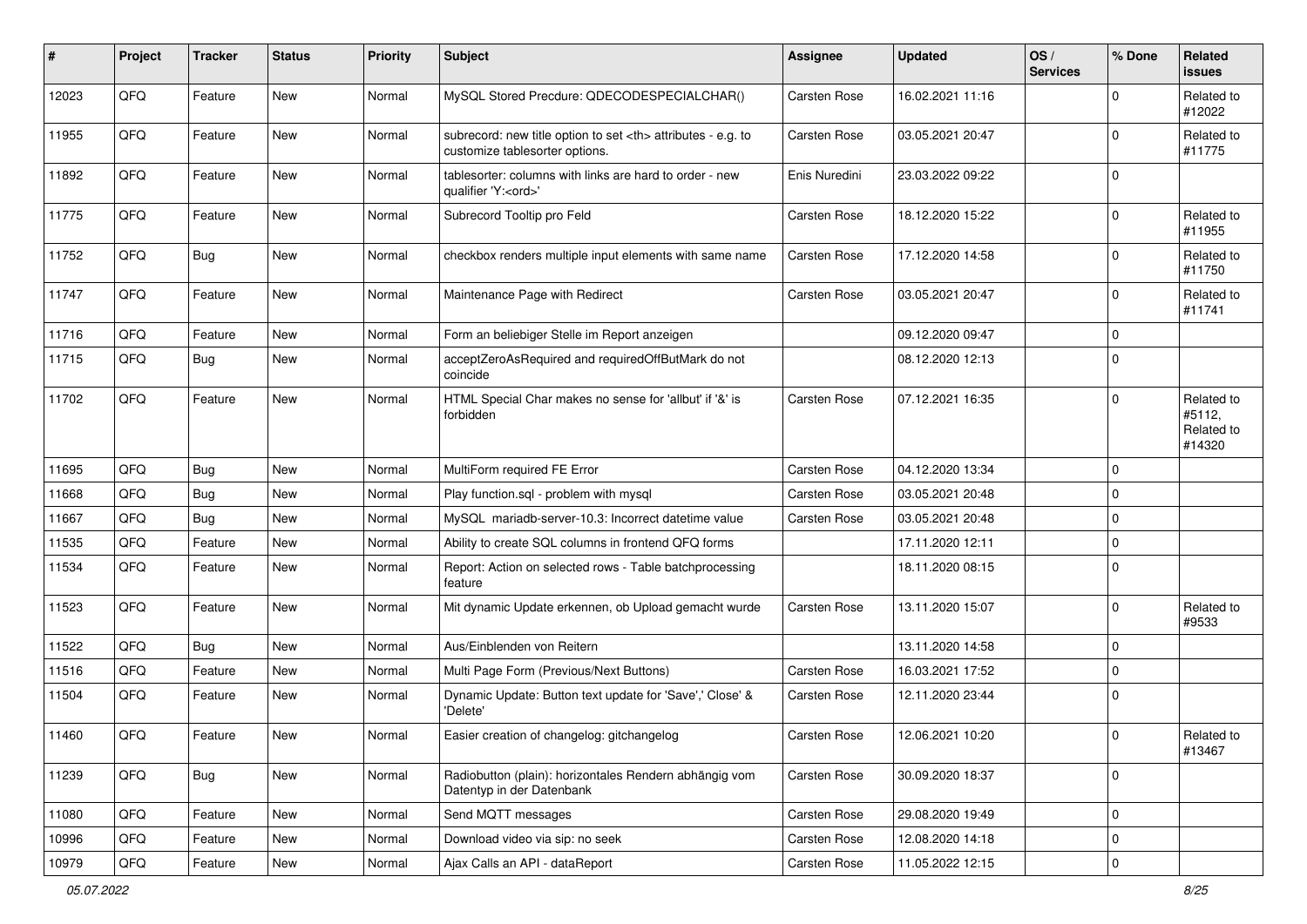| $\pmb{\sharp}$ | Project | <b>Tracker</b> | <b>Status</b> | <b>Priority</b> | <b>Subject</b>                                                                           | Assignee      | <b>Updated</b>   | OS/<br><b>Services</b> | % Done      | Related<br>issues                                                    |
|----------------|---------|----------------|---------------|-----------------|------------------------------------------------------------------------------------------|---------------|------------------|------------------------|-------------|----------------------------------------------------------------------|
| 10976          | QFQ     | Feature        | New           | Normal          | Excel Export Verbesserungen                                                              | Carsten Rose  | 06.08.2020 10:56 |                        | $\mathbf 0$ |                                                                      |
| 10937          | QFQ     | <b>Bug</b>     | <b>New</b>    | Normal          | Fehler mit abhängigen Select- Feldern beim Positionieren                                 | Carsten Rose  | 12.11.2020 23:45 |                        | $\mathbf 0$ |                                                                      |
| 10890          | QFQ     | <b>Bug</b>     | <b>New</b>    | Normal          | AutoCron hangs                                                                           |               | 20.07.2020 13:56 |                        | $\Omega$    |                                                                      |
| 10874          | QFQ     | Feature        | New           | Normal          | Erstellen eines Foreign Keys in der Tabelle "FormElement"                                |               | 13.07.2020 10:11 |                        | $\mathbf 0$ |                                                                      |
| 10819          | QFQ     | Feature        | New           | Normal          | Persistent SIP - second try                                                              | Carsten Rose  | 29.06.2020 23:02 |                        | $\mathbf 0$ | Related to<br>#6261                                                  |
| 10763          | QFQ     | Feature        | <b>New</b>    | Normal          | form accessed and submitted despite logout?                                              |               | 16.06.2020 11:43 |                        | $\mathbf 0$ |                                                                      |
| 10759          | QFQ     | <b>Bug</b>     | New           | Normal          | emptyMeansNull - Feld falsch aktualisiert                                                |               | 12.11.2020 23:45 |                        | $\mathbf 0$ |                                                                      |
| 10714          | QFQ     | Feature        | <b>New</b>    | Normal          | multi Table Form                                                                         | Carsten Rose  | 16.03.2021 18:44 |                        | $\pmb{0}$   |                                                                      |
| 10704          | QFQ     | Bug            | New           | Normal          | wkhtml problem rendering fullCalendar.js / fabric.js >><br>successor: puppeteer          | Carsten Rose  | 12.11.2020 23:45 |                        | $\mathbf 0$ | Related to<br>#5024,<br>Related to<br>#4650,<br>Related to<br>#10715 |
| 10658          | QFQ     | <b>Bug</b>     | <b>New</b>    | Normal          | processReadOnly broken                                                                   | Carsten Rose  | 27.05.2020 17:55 |                        | $\mathbf 0$ |                                                                      |
| 10593          | QFQ     | Feature        | <b>New</b>    | Normal          | label2: text behind input element                                                        | Carsten Rose  | 16.05.2020 10:57 |                        | $\Omega$    |                                                                      |
| 10588          | QFQ     | Bug            | New           | Normal          | typeahed Tag: Doku anpassen                                                              | Carsten Rose  | 12.11.2020 23:45 |                        | $\pmb{0}$   |                                                                      |
| 10463          | QFQ     | Feature        | New           | Normal          | Report link: expliztes setzen von HTML Tags (Bedarf fuer<br>'data-selenium' & 'id')      | Enis Nuredini | 23.03.2022 09:23 |                        | $\mathbf 0$ | Related to<br>#7648                                                  |
| 10384          | QFQ     | Feature        | <b>New</b>    | Normal          | Parameter Exchange QFQ Instances                                                         |               | 07.05.2020 09:38 |                        | $\mathbf 0$ |                                                                      |
| 10345          | QFQ     | Feature        | <b>New</b>    | Normal          | Templates - Patterns QFQ Style                                                           |               | 03.05.2021 21:01 |                        | $\mathbf 0$ | Related to<br>#10713                                                 |
| 10324          | QFQ     | Bug            | <b>New</b>    | Normal          | Excel Export mit Template funktioniert nur, wenn Template<br>vor uid kommt               |               | 30.03.2020 11:20 |                        | $\mathbf 0$ | Related to<br>#10257                                                 |
| 10322          | QFQ     | Bug            | <b>New</b>    | Normal          | FormElement / Radio: missing column 'enum' >> FE not<br>reported                         | Carsten Rose  | 07.05.2020 09:37 |                        | $\Omega$    |                                                                      |
| 10119          | QFQ     | Feature        | <b>New</b>    | Normal          | Dropdown (selectlist) & Type Ahead: format and catagorize<br>list                        | Carsten Rose  | 07.05.2020 09:36 |                        | $\mathbf 0$ |                                                                      |
| 10082          | QFQ     | Bug            | <b>New</b>    | Normal          | FE.type=SELECT - 'sanatize' Class                                                        | Carsten Rose  | 07.05.2020 09:36 |                        | $\mathbf 0$ | Related to<br>#10081                                                 |
| 10080          | QFQ     | Feature        | New           | Normal          | Popup on 'save' / 'close': configure dialog (answer<br>yes/no/cancle/)                   | Carsten Rose  | 28.03.2021 20:52 |                        | $\mathbf 0$ | Is duplicate<br>of #12262                                            |
| 10014          | QFQ     | Feature        | <b>New</b>    | Normal          | Manual.rst: describe behaviour and process order of<br>fillStoreVar, slaveId, sqlBefore, | Carsten Rose  | 01.02.2020 22:31 |                        | $\mathbf 0$ |                                                                      |
| 9983           | QFQ     | Feature        | New           | Normal          | Report Notation: new keyword 'range'                                                     | Carsten Rose  | 01.02.2020 15:55 |                        | $\mathbf 0$ |                                                                      |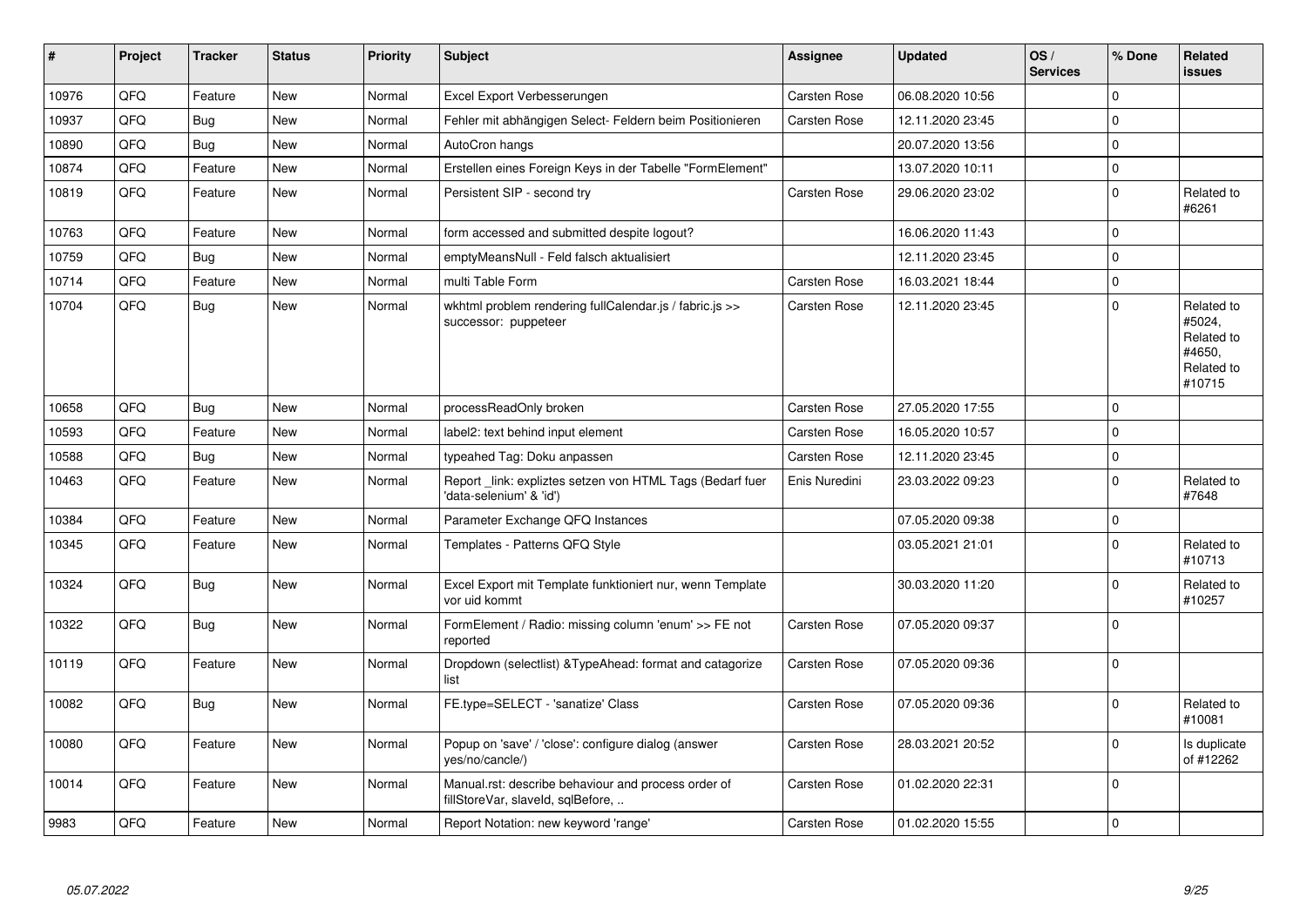| ∦    | Project | <b>Tracker</b> | <b>Status</b> | <b>Priority</b> | <b>Subject</b>                                                                                                                        | Assignee            | <b>Updated</b>   | OS/<br><b>Services</b> | % Done         | Related<br><b>issues</b>                                             |
|------|---------|----------------|---------------|-----------------|---------------------------------------------------------------------------------------------------------------------------------------|---------------------|------------------|------------------------|----------------|----------------------------------------------------------------------|
| 9927 | QFQ     | Feature        | New           | Normal          | QFQ Update: a) Update nur machen wenn BE User<br>eingeloggt ist., b) Bei Fehler genaue Meldung welcher<br>Updateschritt Probleme hat. | Carsten Rose        | 22.01.2020 12:59 |                        | $\mathbf 0$    |                                                                      |
| 9855 | QFQ     | <b>Bug</b>     | New           | Normal          | <b>Required Check</b>                                                                                                                 |                     | 01.02.2020 15:56 |                        | $\overline{0}$ |                                                                      |
| 9853 | QFQ     | Feature        | <b>New</b>    | Normal          | Check das SQL / QFQ / Mail Logfile geschrieben wird                                                                                   |                     | 09.01.2020 11:15 |                        | $\overline{0}$ |                                                                      |
| 9811 | QFQ     | Feature        | <b>New</b>    | Normal          | Report: tag every n'th row                                                                                                            | <b>Carsten Rose</b> | 01.02.2020 23:22 |                        | $\mathbf 0$    |                                                                      |
| 9783 | QFQ     | <b>Bug</b>     | <b>New</b>    | Normal          | Email with special characters                                                                                                         | <b>Carsten Rose</b> | 01.02.2020 23:22 |                        | 0              |                                                                      |
| 9781 | QFQ     | Feature        | New           | Normal          | Button: CSS class to make buttons smaller                                                                                             | Carsten Rose        | 01.02.2020 23:22 |                        | $\pmb{0}$      |                                                                      |
| 9777 | QFQ     | Feature        | <b>New</b>    | Normal          | Logging QFQ Variables                                                                                                                 | <b>Carsten Rose</b> | 16.12.2019 17:17 |                        | $\overline{0}$ |                                                                      |
| 9773 | QFQ     | Bug            | New           | Normal          | form.parameter.formModeGlobal=requiredOff                                                                                             | <b>Carsten Rose</b> | 01.02.2020 15:56 |                        | $\mathbf 0$    |                                                                      |
| 9707 | QFQ     | Feature        | <b>New</b>    | Normal          | SIP security: encode pageld and check pageld on decode                                                                                | <b>Carsten Rose</b> | 01.02.2020 23:22 |                        | $\overline{0}$ |                                                                      |
| 9706 | QFQ     | Feature        | New           | Normal          | Multi File Upload (hidden template group)                                                                                             | <b>Carsten Rose</b> | 01.02.2020 23:22 |                        | $\mathbf 0$    | Related to<br>#7521,<br>Related to<br>#5562.<br>Related to<br>#13330 |
| 9602 | QFQ     | Feature        | New           | Normal          | Form definition as JSON                                                                                                               | <b>Carsten Rose</b> | 01.02.2020 23:21 |                        | $\mathbf 0$    | Related to<br>#9600                                                  |
| 9537 | QFQ     | Feature        | <b>New</b>    | Normal          | FormEditor: Edit fieldset in FrontEnd                                                                                                 | <b>Carsten Rose</b> | 01.02.2020 23:22 |                        | 0              |                                                                      |
| 9533 | QFQ     | Bug            | New           | Normal          | FE.type=upload: Check in 'beforeSave' if upload is given                                                                              | <b>Carsten Rose</b> | 01.02.2020 23:22 |                        | 0              | Related to<br>#11523                                                 |
| 9352 | QFQ     | Feature        | New           | Normal          | FE 'Native' fire slaveld, sqlAfter, sqlIns                                                                                            | <b>Carsten Rose</b> | 01.02.2020 23:22 |                        | $\mathbf 0$    |                                                                      |
| 9348 | QFQ     | Feature        | New           | Normal          | defaultThumbnailSize: pre render thumbnails                                                                                           | <b>Carsten Rose</b> | 12.06.2021 09:05 |                        | $\mathbf 0$    |                                                                      |
| 9317 | QFQ     | Bug            | New           | Normal          | FE.type=note: with dynamic show/hidden an empty label<br>causes trouble                                                               | <b>Carsten Rose</b> | 01.02.2020 23:22 |                        | 0              |                                                                      |
| 9221 | QFQ     | Feature        | New           | Normal          | typeAhead: Zeichenlimite ausschalten                                                                                                  | <b>Carsten Rose</b> | 29.06.2022 22:36 |                        | $\pmb{0}$      |                                                                      |
| 9208 | QFQ     | Feature        | New           | Normal          | Manage 'recent' records                                                                                                               | Carsten Rose        | 01.02.2020 23:22 |                        | 0              |                                                                      |
| 9177 | QFQ     | <b>Bug</b>     | New           | Normal          | Bug? QFQ tries to save an action FE, which has real<br>existing column name                                                           | <b>Carsten Rose</b> | 01.02.2020 23:22 |                        | 0              |                                                                      |
| 9136 | QFQ     | Feature        | New           | Normal          | Create ZIP files with dynamic PDFs                                                                                                    | <b>Carsten Rose</b> | 01.02.2020 23:22 |                        | $\overline{0}$ |                                                                      |
| 9129 | QFQ     | Feature        | New           | Normal          | sqlValidate: Message as notification, not as error                                                                                    | Carsten Rose        | 01.02.2020 23:22 |                        | $\Omega$       | Related to<br>#9128                                                  |
| 9128 | QFQ     | Feature        | <b>New</b>    | Normal          | Error Message: not replaced variables- a) replace back to<br>'{{', b) underline                                                       | Carsten Rose        | 01.02.2020 23:22 |                        | $\Omega$       | Related to<br>#9129                                                  |
| 9127 | QFQ     | <b>Bug</b>     | New           | Normal          | Error Message: change 'roll over' color - text not readable                                                                           | <b>Carsten Rose</b> | 01.02.2020 23:22 |                        | $\overline{0}$ |                                                                      |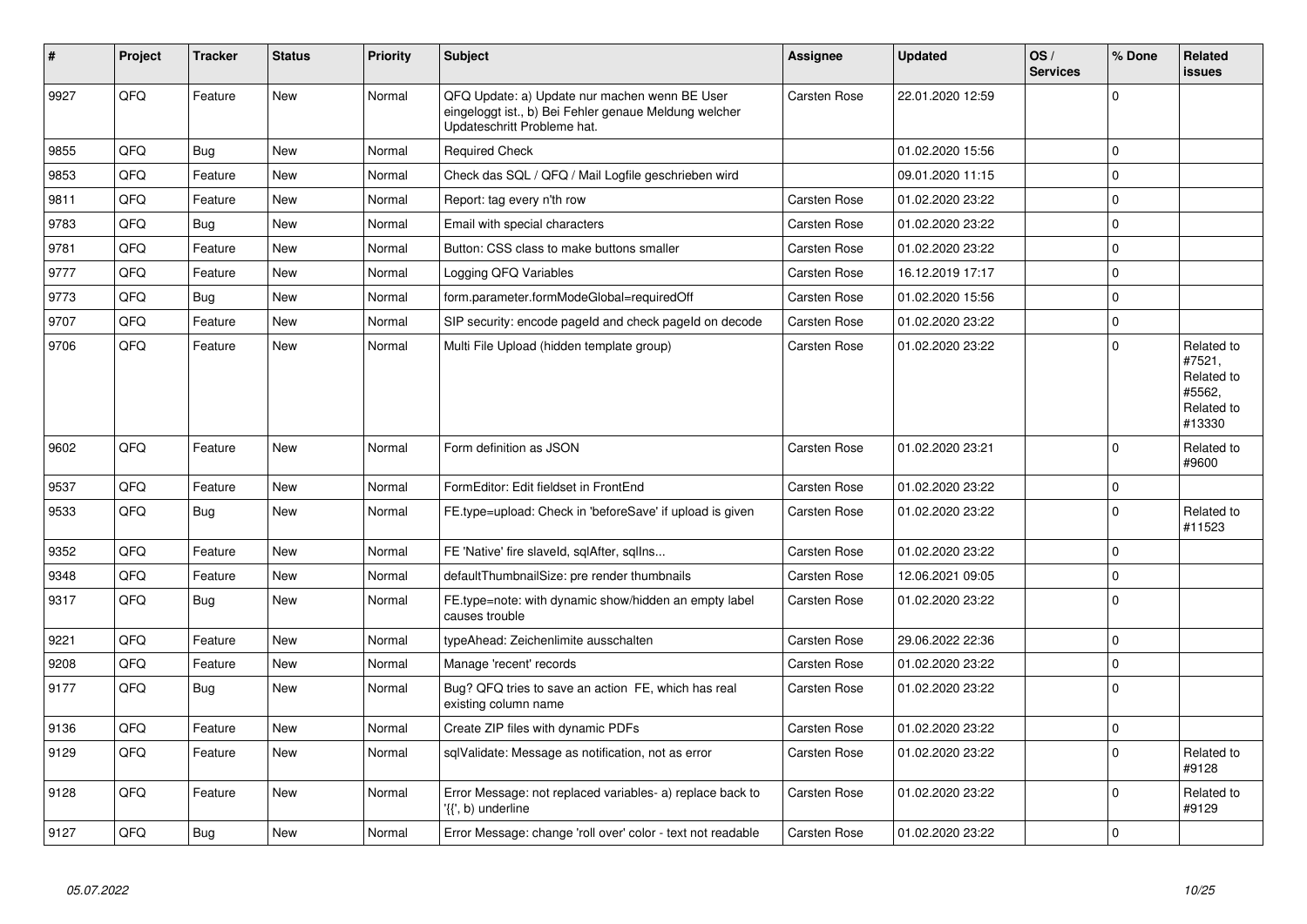| #    | Project | <b>Tracker</b> | <b>Status</b> | <b>Priority</b> | Subject                                                                                                | Assignee     | <b>Updated</b>   | OS/<br><b>Services</b> | % Done      | Related<br><b>issues</b> |
|------|---------|----------------|---------------|-----------------|--------------------------------------------------------------------------------------------------------|--------------|------------------|------------------------|-------------|--------------------------|
| 9077 | QFQ     | <b>Bug</b>     | <b>New</b>    | Normal          | typeAheadSql: report broken SQL                                                                        | Carsten Rose | 29.06.2022 22:35 |                        | $\mathbf 0$ | Related to<br>#4018      |
| 9013 | QFQ     | <b>Bug</b>     | New           | Normal          | Error in Twig template not handled                                                                     | Carsten Rose | 20.10.2021 13:43 |                        | $\mathbf 0$ |                          |
| 8975 | QFQ     | Feature        | <b>New</b>    | Normal          | Report Notation: 2.0                                                                                   | Carsten Rose | 01.02.2020 23:22 |                        | $\mathbf 0$ | Related to<br>#8963      |
| 8806 | QFQ     | Feature        | New           | Normal          | SQL Function nl2br                                                                                     | Carsten Rose | 01.02.2020 23:22 |                        | $\mathbf 0$ |                          |
| 8719 | QFQ     | Feature        | New           | Normal          | extraButtonLock: add support for 0/1                                                                   | Carsten Rose | 01.02.2020 23:22 |                        | $\mathbf 0$ |                          |
| 8702 | QFQ     | Feature        | New           | Normal          | Load Record which is locked: missing user info                                                         | Carsten Rose | 11.12.2019 16:16 |                        | $\mathbf 0$ | Related to<br>#9789      |
| 8336 | QFQ     | Feature        | New           | Normal          | Form > modified > Close New: a) Optional disable popup, b)<br>custom text, c) mode on save: close stay | Carsten Rose | 01.02.2020 23:22 |                        | $\mathbf 0$ | Related to<br>#8335      |
| 8217 | QFQ     | Feature        | <b>New</b>    | Normal          | if-elseif-else construct                                                                               | Carsten Rose | 16.03.2021 18:41 |                        | $\mathbf 0$ | Related to<br>#10716     |
| 8187 | QFQ     | Feature        | New           | Normal          | Subrecord: enable/hide new button - make new/edit/delete<br>customizeable.                             | Carsten Rose | 06.03.2021 18:44 |                        | $\mathbf 0$ | Related to<br>#11326     |
| 8089 | QFQ     | Feature        | <b>New</b>    | Normal          | Copy/Paste for FormElements                                                                            | Carsten Rose | 01.02.2020 23:22 |                        | $\mathbf 0$ |                          |
| 8049 | QFQ     | Bug            | New           | Normal          | FE.type=note, column 'value': text moves some pixel to top<br>after save                               | Carsten Rose | 01.02.2020 23:22 |                        | $\mathbf 0$ |                          |
| 7924 | QFQ     | Feature        | <b>New</b>    | Normal          | Radio/Checkbox with Tooltip                                                                            | Carsten Rose | 01.02.2020 23:22 |                        | $\mathbf 0$ |                          |
| 7920 | QFQ     | Feature        | <b>New</b>    | Normal          | FE: Syntax Highlight, Zeinlenumbruch                                                                   | Carsten Rose | 01.02.2020 10:03 |                        | $\mathbf 0$ |                          |
| 7890 | QFQ     | Bug            | New           | Normal          | FormElement 'required': extraButtonInfo not aligned                                                    | Carsten Rose | 11.06.2021 21:17 |                        | $\mathbf 0$ | Related to<br>#11517     |
| 7812 | QFQ     | Feature        | <b>New</b>    | Normal          | FE 'Subrecord' - new option 'subrecordShowFilter',<br>'subrecordPaging'                                | Carsten Rose | 01.02.2020 23:22 |                        | $\mathbf 0$ |                          |
| 7795 | QFQ     | Bug            | New           | Normal          | Readonly Form: Typeahead-Felder                                                                        | Carsten Rose | 01.02.2020 23:22 |                        | $\mathbf 0$ | Related to<br>#10640     |
| 7685 | QFQ     | Bug            | <b>New</b>    | Normal          | Open FormElement from QFQ error message and save<br>modified record: error about missing {{formId:F}}  | Carsten Rose | 01.02.2020 23:22 |                        | $\mathbf 0$ |                          |
| 7683 | QFQ     | Feature        | <b>New</b>    | Normal          | Special column names in '{{ SELECT  AS _link }}' should<br>be detected                                 | Carsten Rose | 01.02.2020 23:21 |                        | $\mathbf 0$ |                          |
| 7681 | QFQ     | Feature        | New           | Normal          | Optional switch off 'check for modified record'                                                        | Carsten Rose | 01.02.2020 23:21 |                        | $\mathbf 0$ |                          |
| 7660 | QFQ     | Feature        | New           | Normal          | IMAP: import mails to DB, move / delete mails                                                          | Carsten Rose | 01.02.2020 09:52 |                        | 0           |                          |
| 7574 | QFQ     | <b>Bug</b>     | New           | Normal          | Substitute error: form element not reported / dont parse<br>Form.note                                  | Carsten Rose | 01.02.2020 23:21 |                        | $\mathbf 0$ |                          |
| 7547 | QFQ     | Bug            | New           | Normal          | Error Message in afterSave: wrong parameter column<br>reported                                         | Carsten Rose | 01.02.2020 23:22 |                        | $\mathbf 0$ |                          |
| 7524 | QFQ     | <b>Bug</b>     | New           | Normal          | QFQ throws a 'General Error' if 'fileadmin/protected/log/' is<br>not writeable                         | Carsten Rose | 01.02.2020 23:22 |                        | $\mathbf 0$ |                          |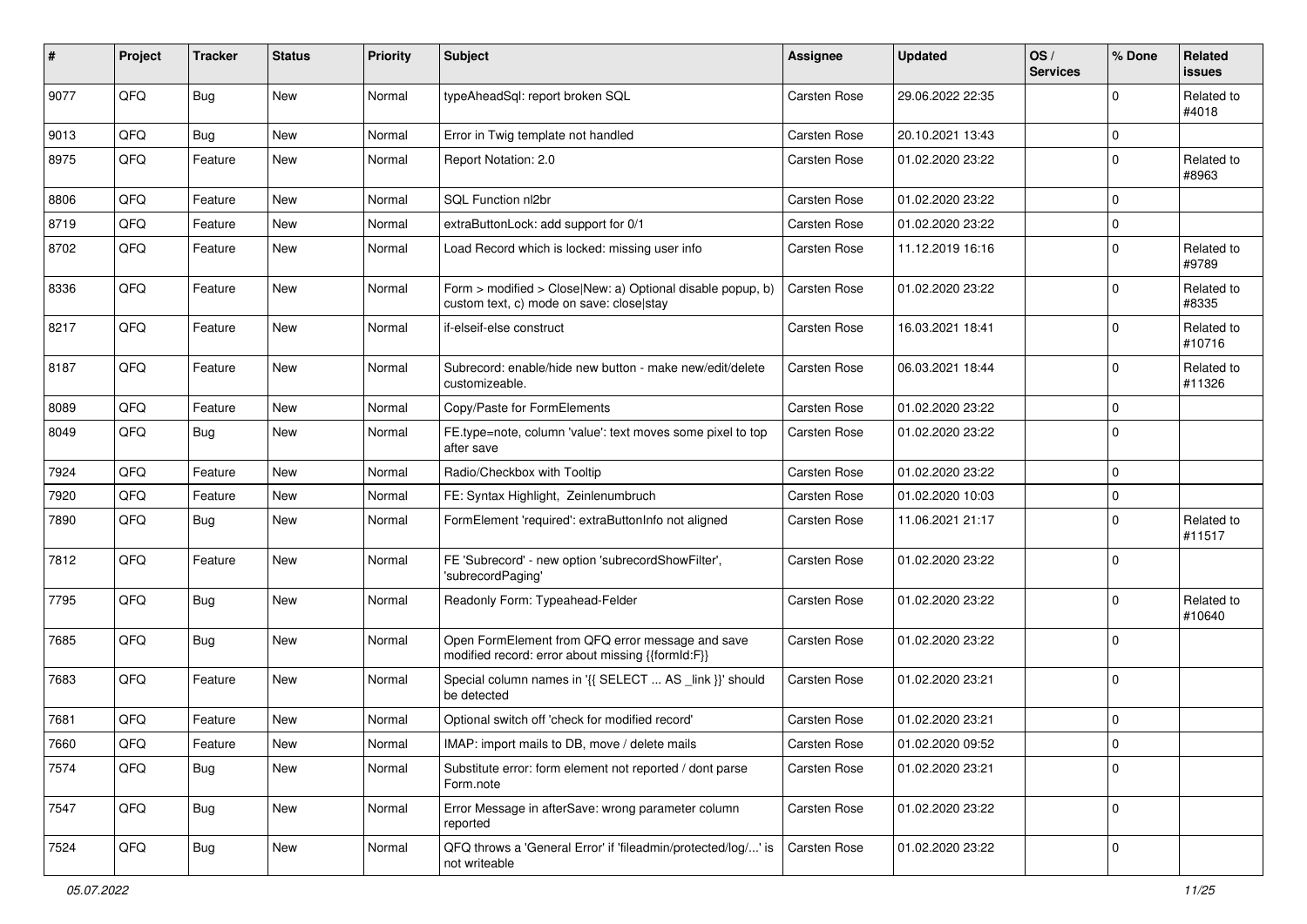| #    | Project | <b>Tracker</b> | <b>Status</b> | <b>Priority</b> | Subject                                                                                                                    | Assignee            | <b>Updated</b>   | OS/<br><b>Services</b> | % Done         | Related<br><b>issues</b>  |
|------|---------|----------------|---------------|-----------------|----------------------------------------------------------------------------------------------------------------------------|---------------------|------------------|------------------------|----------------|---------------------------|
| 7521 | QFQ     | Feature        | New           | Normal          | TemplateGroup: fe.type=upload                                                                                              | Carsten Rose        | 01.02.2020 23:21 |                        | $\mathbf 0$    | Related to<br>#9706       |
| 7520 | QFQ     | Feature        | New           | Normal          | QR Code:  AS _qr ( AS _link)                                                                                               | <b>Carsten Rose</b> | 01.02.2020 23:22 |                        | $\mathbf 0$    |                           |
| 7519 | QFQ     | Feature        | <b>New</b>    | Normal          | Select: Multi                                                                                                              | <b>Carsten Rose</b> | 01.02.2020 23:22 |                        | $\pmb{0}$      |                           |
| 7513 | QFQ     | <b>Bug</b>     | New           | Normal          | Radios not correct aligned                                                                                                 | <b>Carsten Rose</b> | 01.02.2020 23:22 |                        | $\mathbf 0$    |                           |
| 7512 | QFQ     | Bug            | New           | Normal          | FE: inputType=number >> 'pattern' is not respected                                                                         | <b>Carsten Rose</b> | 01.02.2020 23:22 |                        | $\mathbf 0$    |                           |
| 7481 | QFQ     | Feature        | New           | Normal          | Detect 'BaseUrl' automatically                                                                                             | Carsten Rose        | 01.02.2020 23:21 |                        | 0              |                           |
| 7480 | QFQ     | Feature        | New           | Normal          | Record History (Undo / Redo)                                                                                               | Carsten Rose        | 11.12.2019 16:16 |                        | $\mathbf 0$    | Related to<br>#2361       |
| 7342 | QFQ     | Feature        | New           | Normal          | add content = hide_this                                                                                                    | <b>Carsten Rose</b> | 01.02.2020 23:21 |                        | $\mathbf 0$    |                           |
| 7280 | QFQ     | Feature        | New           | Normal          | recently used table                                                                                                        | <b>Carsten Rose</b> | 01.02.2020 23:21 |                        | 0              |                           |
| 7261 | QFQ     | Bug            | <b>New</b>    | Normal          | Report pathFilename for user without path, only the filename                                                               | <b>Carsten Rose</b> | 01.02.2020 23:21 |                        | $\mathbf 0$    |                           |
| 7239 | QFQ     | Feature        | New           | Normal          | TinyMCE: html tag whitelist                                                                                                | Carsten Rose        | 01.02.2020 23:21 |                        | $\mathbf 0$    | Related to<br>#14320      |
| 7219 | QFQ     | Bug            | New           | Normal          | typeSheadSql / typeAheadSqlPrefetch: change to curly<br>braces                                                             | Carsten Rose        | 01.02.2020 23:21 |                        | $\overline{0}$ |                           |
| 7175 | QFQ     | Feature        | <b>New</b>    | Normal          | Upload: md5 hash as filename                                                                                               | <b>Carsten Rose</b> | 01.02.2020 23:21 |                        | $\mathbf 0$    |                           |
| 7119 | QFQ     | Feature        | New           | Normal          | Upload: scaleDownWidth, scaleDownHeight                                                                                    | <b>Carsten Rose</b> | 01.02.2020 23:21 |                        | $\mathbf 0$    |                           |
| 7109 | QFQ     | Feature        | New           | Normal          | Dynamic Updates: row/element hide                                                                                          | Carsten Rose        | 01.02.2020 23:22 |                        | 0              | Has<br>duplicate<br>#4081 |
| 7102 | QFQ     | Feature        | New           | Normal          | Comment sign in report: '#' and '--'                                                                                       | Carsten Rose        | 01.02.2020 23:21 |                        | 0              |                           |
| 7099 | QFQ     | Feature        | New           | Normal          | Redesign FormEditor                                                                                                        | <b>Carsten Rose</b> | 01.02.2020 23:21 |                        | $\overline{0}$ |                           |
| 7014 | QFQ     | Bug            | <b>New</b>    | Normal          | Sending invalid emails succeeds when<br>debug.redirectAllMailTo is set                                                     | Carsten Rose        | 01.02.2020 23:21 |                        | 0              |                           |
| 7002 | QFQ     | Bug            | New           | Normal          | Dynamic Update: row does not disappear / appear                                                                            | Carsten Rose        | 01.02.2020 23:22 |                        | $\overline{0}$ |                           |
| 6912 | QFQ     | Bug            | New           | Normal          | error Message Var 'deadline' already set in SIP - in Form<br>with FE.value={{deadline:R:::{{deadlinePeriod:Y}}}}           | Carsten Rose        | 01.02.2020 23:21 |                        | $\mathbf 0$    |                           |
| 6855 | QFQ     | Feature        | New           | Normal          | With {{feUser:U}}!={{feUser:T}}: Save / Delete: only possible<br>with {{feUserSave:U}}='yes' and '{{feUserDelete:U}}='yes' | <b>Carsten Rose</b> | 01.02.2020 23:21 |                        | 0              |                           |
| 6765 | QFQ     | Feature        | New           | Normal          | Moeglichkeit via QFQ eigene Logs zu schreiben                                                                              | Carsten Rose        | 01.02.2020 23:21 |                        | 0              |                           |
| 6723 | QFQ     | Feature        | New           | Normal          | Report QFQ Installation and Version                                                                                        | Carsten Rose        | 12.06.2021 09:07 |                        | $\mathbf 0$    |                           |
| 6677 | QFQ     | Bug            | New           | Normal          | Error message FE Action Element: no/wrong FE reference<br>who cause the problem.                                           | Carsten Rose        | 01.02.2020 23:21 |                        | 0              |                           |
| 6602 | QFQ     | Feature        | New           | Normal          | Formlet: in Report auf Mausklick ein mini-form oeffnen                                                                     | Carsten Rose        | 11.12.2019 16:16 |                        | 0              |                           |
| 6594 | QFQ     | Feature        | New           | Normal          | Excel: on download, check if there is a valid sip                                                                          | Carsten Rose        | 01.02.2020 23:21 |                        | $\overline{0}$ |                           |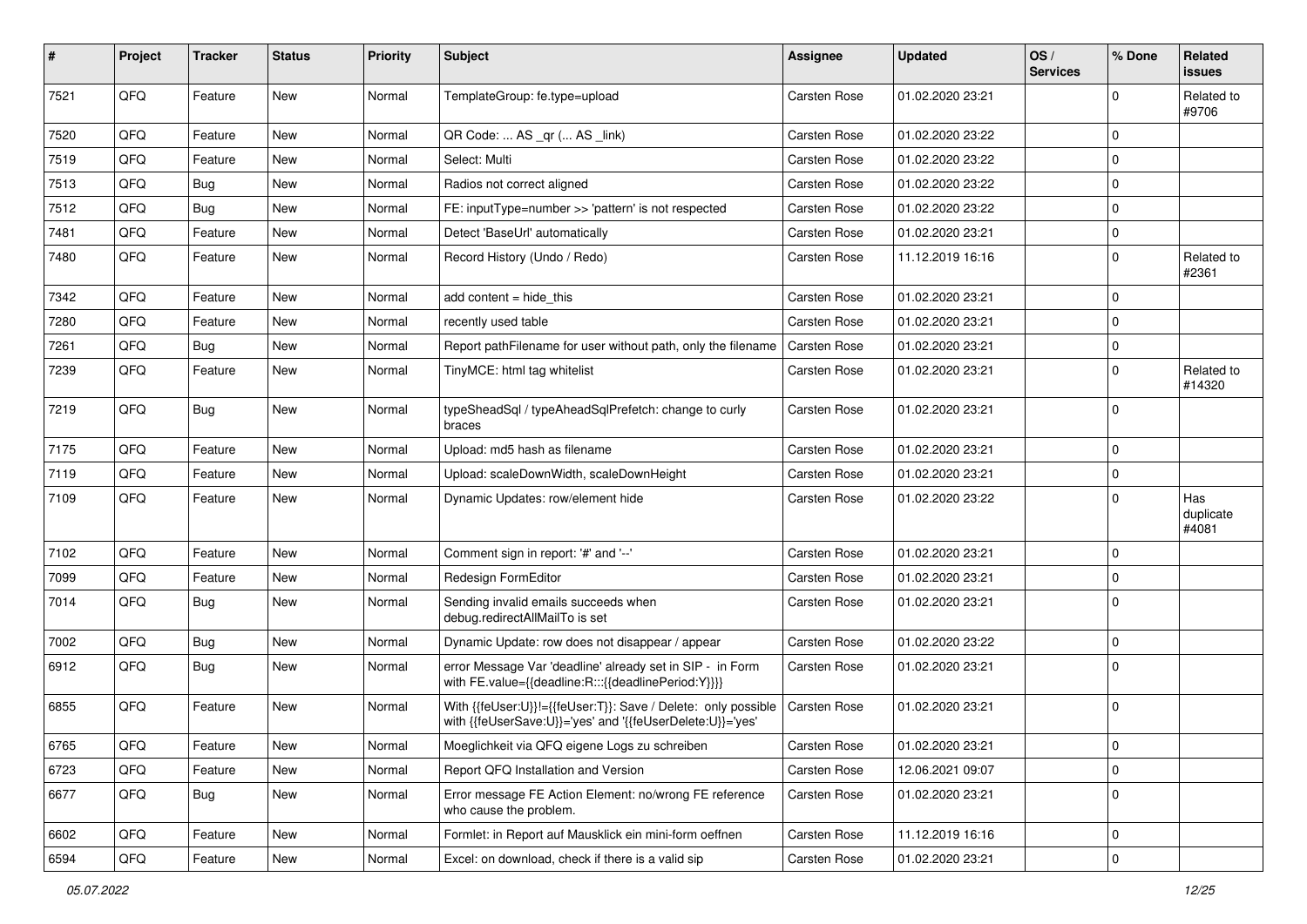| #    | Project | <b>Tracker</b> | <b>Status</b> | <b>Priority</b> | <b>Subject</b>                                                                                         | Assignee      | <b>Updated</b>   | OS/<br><b>Services</b> | % Done              | Related<br><b>issues</b>                    |
|------|---------|----------------|---------------|-----------------|--------------------------------------------------------------------------------------------------------|---------------|------------------|------------------------|---------------------|---------------------------------------------|
| 6483 | QFQ     | <b>Bug</b>     | New           | Normal          | R Store funktioniert nicht bei 'Report Notation' im FE                                                 | Carsten Rose  | 01.02.2020 23:21 |                        | $\mathbf 0$         |                                             |
| 6462 | QFQ     | <b>Bug</b>     | <b>New</b>    | Normal          | File Upload: Nutzlose Fehlermeldung wenn Datei zu gross                                                | Carsten Rose  | 01.02.2020 23:21 |                        | 0                   | Related to<br>#6139                         |
| 6437 | QFQ     | Feature        | New           | Normal          | Neuer Mode Button bei FormElementen                                                                    | Carsten Rose  | 01.02.2020 23:21 |                        | $\mathbf 0$         | Related to<br>#9668,<br>Blocked by<br>#9678 |
| 6292 | QFQ     | Feature        | New           | Normal          | Download: File speichern mit Hash aber original Filename in<br>der Datenbank vermerken fuer Downloads  | Carsten Rose  | 01.02.2020 23:21 |                        | $\Omega$            |                                             |
| 6289 | QFQ     | Feature        | <b>New</b>    | Normal          | Form: Log                                                                                              | Carsten Rose  | 01.02.2020 23:21 |                        | $\mathbf 0$         |                                             |
| 6261 | QFQ     | Feature        | New           | Normal          | Persistent SIP                                                                                         | Carsten Rose  | 12.06.2021 09:07 |                        | $\mathbf 0$         | Related to<br>#10819                        |
| 5782 | QFQ     | Feature        | New           | Normal          | NextCloud API                                                                                          | Carsten Rose  | 01.02.2020 10:02 |                        | $\mathbf 0$         |                                             |
| 5576 | QFQ     | Bug            | New           | Normal          | Using MySQL 'DROP' requires privilege - wich is not really<br>necessary.                               | Carsten Rose  | 01.02.2020 23:21 |                        | 0                   |                                             |
| 5559 | QFQ     | <b>Bug</b>     | <b>New</b>    | Normal          | FE.type = Upload: 'accept' might contain variables                                                     | Carsten Rose  | 11.05.2020 21:23 |                        | $\mathbf 0$         |                                             |
| 5345 | QFQ     | Feature        | New           | Normal          | Report: UPDATE / INSERT / DELETE statements should<br>trigger subqueries, depending on the result.     | Carsten Rose  | 27.05.2020 16:11 |                        | $\mathbf 0$         |                                             |
| 5305 | QFQ     | Bug            | New           | Normal          | Upload FormElement: nicht disabled by readonly Form                                                    | Carsten Rose  | 16.06.2021 13:43 |                        | $\mathbf 0$         | Related to<br>#9347,<br>Related to<br>#9834 |
| 5131 | QFQ     | Feature        | New           | Normal          | Activate Spin Gear ('wait/busy' indicator) via LINK attribute                                          | Carsten Rose  | 01.02.2020 23:21 |                        | $\mathbf 0$         |                                             |
| 4756 | QFQ     | <b>Bug</b>     | New           | Normal          | Form dirty even nothing changes                                                                        | Carsten Rose  | 11.12.2019 16:16 |                        | $\mathbf 0$         |                                             |
| 4413 | QFQ     | Feature        | New           | Normal          | fieldset: show/hidden, modeSql, dynamicUpdate                                                          | Carsten Rose  | 09.02.2022 15:19 |                        | $\mathbf 0$         |                                             |
| 4250 | QFQ     | Feature        | New           | Normal          | AutoCron in QFQ via PHP                                                                                | Carsten Rose  | 01.02.2020 23:21 |                        | $\mathbf 0$         | Related to<br>#3292,<br>Related to<br>#3291 |
| 4082 | QFQ     | Feature        | <b>New</b>    | Normal          | Dynamic Update: modeSql - useful default                                                               | Carsten Rose  | 01.02.2020 23:22 |                        | $\mathbf 0$         |                                             |
| 4050 | QFQ     | Feature        | New           | Normal          | sql.log: 1) FormElement ID which causes a specific action,<br>2) Result in the same row.               | Carsten Rose  | 15.04.2020 11:35 |                        | $\mathbf 0$         | Related to<br>#5458                         |
| 4023 | QFQ     | Feature        | New           | Normal          | prepared statements - FE action: salveld, sqlInsert,<br>sqlUpdate, sqlDelete, sqlBefore, sqlAfter      | Carsten Rose  | 11.12.2019 16:15 |                        | $\overline{0}$      |                                             |
| 4018 | QFQ     | Feature        | New           | Normal          | typeahead: long query parameter / answer triggers 'Attack<br>detected' and purges current SIP storage. | Carsten Rose  | 29.06.2022 22:46 |                        | $\mathsf{O}\xspace$ | Related to<br>#9077                         |
| 3864 | QFQ     | Feature        | New           | Normal          | Encrypt / decrypt field                                                                                | Enis Nuredini | 30.06.2022 16:29 |                        | $\mathbf 0$         |                                             |
| 3547 | QFQ     | Bug            | New           | Normal          | FE of type 'note' causes writing of empty fields.                                                      | Carsten Rose  | 01.02.2020 23:21 |                        | $\mathbf 0$         |                                             |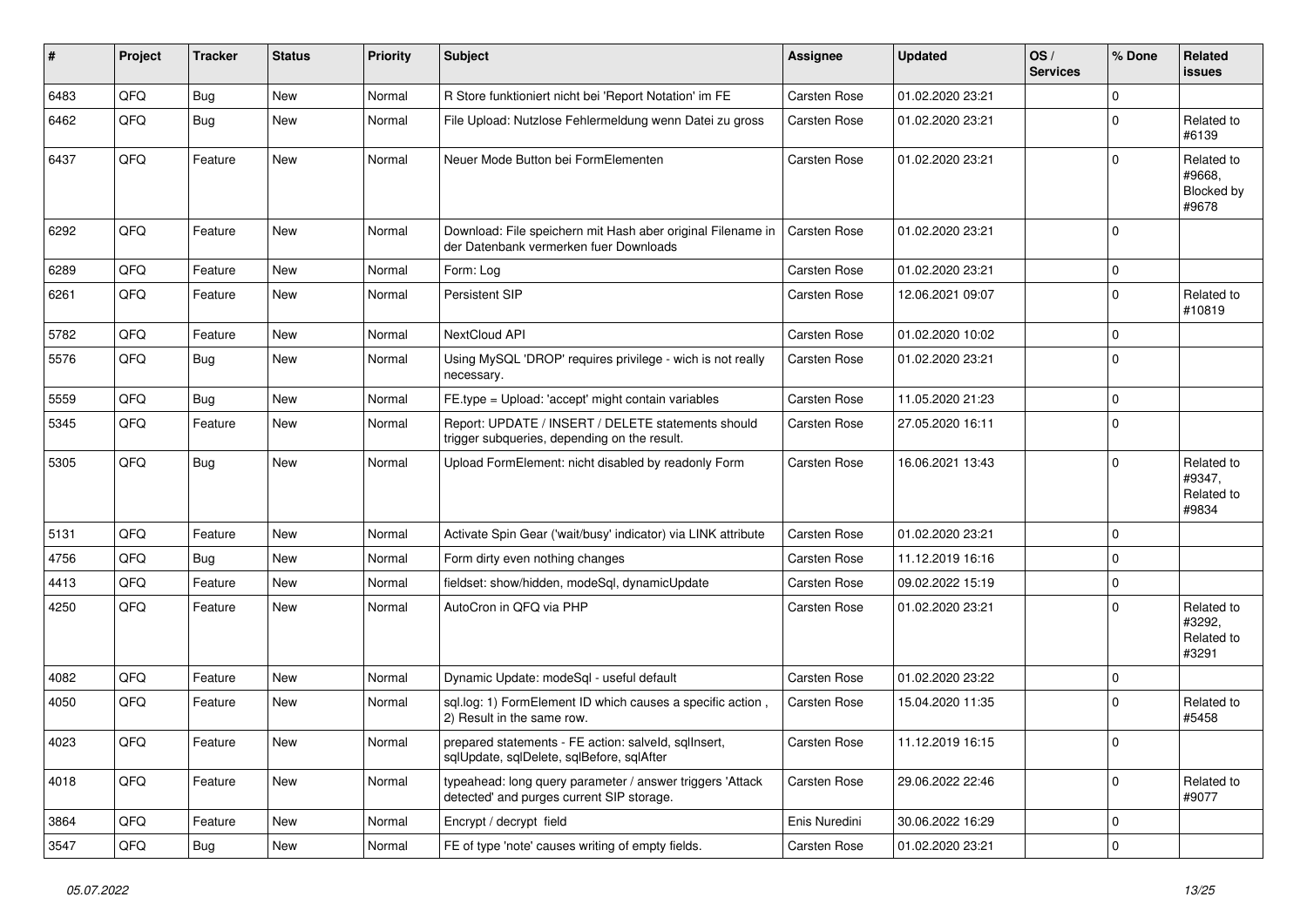| $\vert$ # | Project        | <b>Tracker</b> | <b>Status</b> | <b>Priority</b> | <b>Subject</b>                                         | <b>Assignee</b> | <b>Updated</b>   | OS/<br><b>Services</b> | % Done      | Related<br><b>issues</b>                                               |
|-----------|----------------|----------------|---------------|-----------------|--------------------------------------------------------|-----------------|------------------|------------------------|-------------|------------------------------------------------------------------------|
| 3504      | QFQ            | Feature        | New           | Normal          | Logging: welche Action FEs werden wann wie ausgefuehrt | Carsten Rose    | 01.02.2020 23:21 |                        | $\Omega$    | Related to<br>#5458,<br>Related to<br>#4092                            |
| 3432      | QFQ            | Feature        | New           | Normal          | subrecord: dynamicUpdate                               | Carsten Rose    | 11.06.2020 21:10 |                        | $\Omega$    | Related to<br>#5691                                                    |
| 2361      | QFQ            | Feature        | New           | Normal          | Logging wer/wann/wo welches Formular aufgerufen hat    | Carsten Rose    | 11.12.2019 16:15 |                        | $\Omega$    | Related to<br>#4432,<br>Related to<br>#7480                            |
| 14371     | QFQ            | Feature        | Priorize      | Normal          | LDAP via REPORT                                        | Carsten Rose    | 19.06.2022 16:37 |                        | $\Omega$    |                                                                        |
| 14290     | QFQ            | Feature        | Priorize      | Normal          | FormEditor: Show Table Definition                      | Carsten Rose    | 19.06.2022 16:37 |                        | $\Omega$    |                                                                        |
| 14283     | QFQ            | <b>Bug</b>     | Priorize      | Normal          | HEIC / HEIF convert doesn't trigger                    | Carsten Rose    | 19.06.2022 16:37 |                        | $\mathbf 0$ |                                                                        |
| 13943     | QFQ            | <b>Bug</b>     | Priorize      | Normal          | unable to find formgroup                               | Enis Nuredini   | 28.05.2022 11:03 |                        | $\Omega$    |                                                                        |
| 13900     | QFQ            | Feature        | Priorize      | Normal          | Selenium: Check das Cookie/PDF funktioniert            | Enis Nuredini   | 25.03.2022 12:45 |                        | $\mathbf 0$ |                                                                        |
| 12504     | QFQ            | Feature        | Priorize      | Normal          | sql.log: report fe.id                                  | Carsten Rose    | 05.05.2021 22:09 |                        | $\mathbf 0$ |                                                                        |
| 12503     | QFQ            | Feature        | Priorize      | Normal          | Detect dangerous UPDATE statement with missing WHERE   | Carsten Rose    | 05.05.2021 22:09 |                        | $\mathbf 0$ |                                                                        |
| 12452     | QFQ            | Feature        | Priorize      | Normal          | BaseURL: alsways with '/' at the end                   | Carsten Rose    | 19.06.2022 13:45 |                        | $\Omega$    | Related to<br>#10782                                                   |
| 12325     | QFQ            | Bug            | Priorize      | Normal          | MultiDB form.dblndex not working for report syntax     | Carsten Rose    | 07.09.2021 13:37 |                        | $\Omega$    | Related to<br>#12145,<br>Related to<br>#12314                          |
| 11320     | QFQ            | Feature        | Priorize      | Normal          | Typo3 Version 10 support                               | Carsten Rose    | 05.05.2021 22:09 |                        | $\mathbf 0$ |                                                                        |
| 10569     | QFQ            | Feature        | Priorize      | Normal          | link_blank more safe                                   | Enis Nuredini   | 25.03.2022 12:44 |                        | $\mathbf 0$ |                                                                        |
| 10015     | QFQ            | Feature        | Priorize      | Normal          | Monospace in Textarea                                  | Carsten Rose    | 03.02.2020 13:40 |                        | 0           |                                                                        |
| 10012     | QFQ            | Feature        | Priorize      | Normal          | redirectAllMailTo: {{beEmail:T}}                       | Carsten Rose    | 08.05.2021 09:54 |                        | $\Omega$    | Related to<br>#12412,<br>Related to<br>#12413,<br>Related to<br>#10011 |
| 10011     | QFQ            | Feature        | Priorize      | Normal          | Offer new STORE TYPO3 Variable 'beUser', 'beEmail'     | Carsten Rose    | 08.05.2021 09:51 |                        | $\Omega$    | Related to<br>#10012,<br>Related to<br>#12511                          |
| 10005     | QFQ            | Feature        | Priorize      | Normal          | Report / special column name:  AS _calendar            | Carsten Rose    | 03.06.2020 17:28 |                        | $\mathbf 0$ |                                                                        |
| 10003     | QFQ            | Feature        | Priorize      | Normal          | fieldset: stronger visualize group                     | Benjamin Baer   | 12.02.2020 08:13 |                        | $\pmb{0}$   |                                                                        |
| 9975      | $\mathsf{QFQ}$ | <b>Bug</b>     | Priorize      | Normal          | Dropdown Menu: 'r:3' broken                            | Carsten Rose    | 01.02.2020 10:13 |                        | $\mathbf 0$ |                                                                        |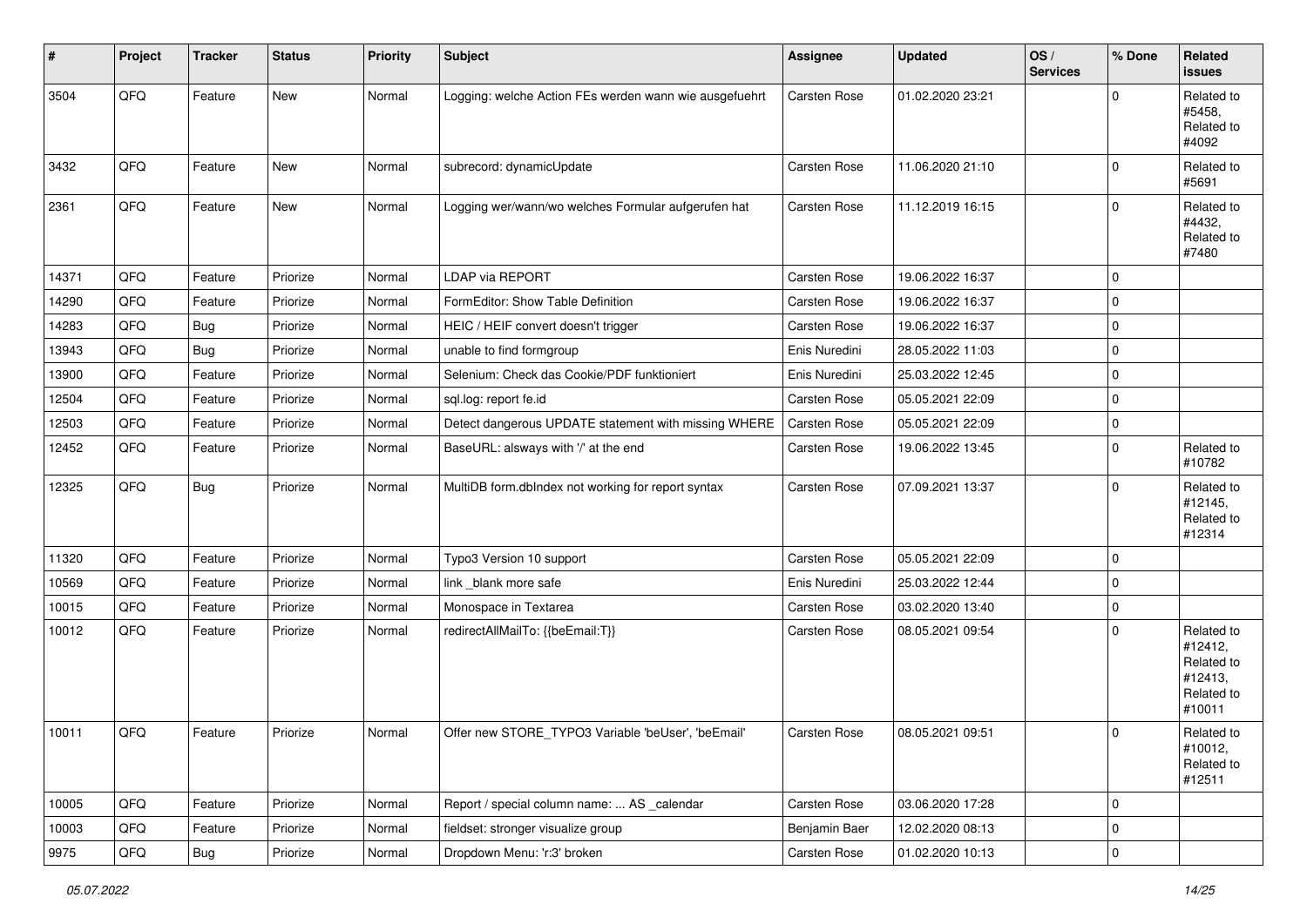| ∦    | Project | <b>Tracker</b> | <b>Status</b> | <b>Priority</b> | <b>Subject</b>                                                                                           | <b>Assignee</b> | <b>Updated</b>   | OS/<br><b>Services</b> | % Done      | Related<br>issues                                                       |
|------|---------|----------------|---------------|-----------------|----------------------------------------------------------------------------------------------------------|-----------------|------------------|------------------------|-------------|-------------------------------------------------------------------------|
| 9968 | QFQ     | Feature        | Priorize      | Normal          | Tooltip in Links for Developer                                                                           | Carsten Rose    | 01.02.2020 23:17 |                        | $\mathbf 0$ |                                                                         |
| 9958 | QFQ     | <b>Bug</b>     | Priorize      | Normal          | Broken subrecord query: no error message                                                                 | Carsten Rose    | 05.02.2021 15:15 |                        | $\mathbf 0$ |                                                                         |
| 9947 | QFQ     | <b>Bug</b>     | Priorize      | Normal          | Unwanted error message if missing 'typeAheadSqlPrefetch'                                                 | Carsten Rose    | 01.02.2020 10:13 |                        | $\mathbf 0$ |                                                                         |
| 9928 | QFQ     | Feature        | Priorize      | Normal          | SpecialColumnName: a) Deprecated: ' AS "_+tag " ', b)<br>New: ' AS "_ <tag1><tag2>"</tag2></tag1>        | Carsten Rose    | 01.02.2020 23:17 |                        | $\Omega$    | Related to<br>#9929                                                     |
| 9900 | QFQ     | Feature        | Priorize      | Normal          | Generic API Call: tt-content record >> JSON                                                              | Carsten Rose    | 01.02.2020 10:13 |                        | $\Omega$    |                                                                         |
| 9862 | QFQ     | <b>Bug</b>     | Priorize      | Normal          | Failed writing to sql mail qfq.log should throw an exception                                             | Carsten Rose    | 01.02.2020 10:13 |                        | 0           |                                                                         |
| 9834 | QFQ     | Bug            | Priorize      | Normal          | Input elements with tag 'disabled' are missing on<br>form-submit: server option 'processReadOnly' broken | Carsten Rose    | 07.12.2021 16:43 |                        | $\Omega$    | Related to<br>#9691,<br>Related to<br>#5305, Has<br>duplicate<br>#12331 |
| 9668 | QFQ     | Feature        | Priorize      | Normal          | Form.mode: rename 'hidden' to 'hide'                                                                     | Carsten Rose    | 05.05.2021 22:14 |                        | $\Omega$    | Related to<br>#6437                                                     |
| 9394 | QFQ     | Feature        | Priorize      | Normal          | REST: allow for non numerical ids in get requests                                                        | Carsten Rose    | 05.05.2021 22:10 |                        | $\Omega$    |                                                                         |
| 9346 | QFQ     | Feature        | Priorize      | Normal          | beforeSave: check if an upload is given                                                                  | Carsten Rose    | 11.06.2021 21:18 |                        | $\Omega$    |                                                                         |
| 9135 | QFQ     | Feature        | Priorize      | Normal          | Progress Bar generic / replace old hourglass download<br>popup                                           | Benjamin Baer   | 03.01.2022 07:43 |                        | $\Omega$    |                                                                         |
| 8963 | QFQ     | Feature        | Priorize      | Normal          | Setting values in a store: flexible way                                                                  | Carsten Rose    | 05.05.2021 22:10 |                        | $\Omega$    | Related to<br>#8975                                                     |
| 8585 | QFQ     | Feature        | Priorize      | Normal          | Enhance Error message for 'unknown form'                                                                 | Carsten Rose    | 01.02.2020 10:13 |                        | $\Omega$    |                                                                         |
| 8584 | QFQ     | Feature        | Priorize      | Normal          | FE 'Action' - never assign to Container (except Template<br>Group)                                       | Carsten Rose    | 01.02.2020 10:13 |                        | $\Omega$    |                                                                         |
| 8277 | QFQ     | Feature        | Priorize      | Normal          | fe.parameter.default=                                                                                    | Carsten Rose    | 01.02.2020 23:17 |                        | $\Omega$    | Related to<br>#8113                                                     |
| 8044 | QFQ     | Feature        | Priorize      | Normal          | Transaction: a) Form, b) Report                                                                          | Carsten Rose    | 05.05.2021 22:14 |                        | $\Omega$    | Related to<br>#8043                                                     |
| 8037 | QFQ     | <b>Bug</b>     | Priorize      | Normal          | FE.type=upload (advanced mode): {{slaveld:V}} missing<br>during dynamic update                           | Carsten Rose    | 01.02.2020 10:13 |                        | $\Omega$    |                                                                         |
| 8034 | QFQ     | Feature        | Priorize      | Normal          | FormElement 'data': 22.22.2222 should not be accepted                                                    | Carsten Rose    | 01.02.2020 10:13 |                        | $\mathbf 0$ |                                                                         |
| 7965 | QFG     | Feature        | Priorize      | Normal          | Input type 'text' with visual format - currency                                                          | Benjamin Baer   | 03.01.2022 07:45 |                        | $\mathbf 0$ |                                                                         |
| 7730 | QFQ     | Feature        | Priorize      | Normal          | SELECT Box: title in between                                                                             | Benjamin Baer   | 01.02.2020 23:22 |                        | 0           |                                                                         |
| 7656 | QFQ     | <b>Bug</b>     | Priorize      | Normal          | FE with required, 'pattern' and 'extraButtonLock': always<br>complain about missing value                | Carsten Rose    | 01.02.2020 10:13 |                        | 0           |                                                                         |
| 7630 | QFQ     | Feature        | Priorize      | Normal          | detailed error message for simple upload                                                                 | Carsten Rose    | 01.02.2020 10:13 |                        | 0           |                                                                         |
| 7616 | QFQ     | <b>Bug</b>     | Priorize      | Normal          | Selectlist with Enum & Dynamic Update                                                                    | Carsten Rose    | 01.02.2020 10:13 |                        | 0           |                                                                         |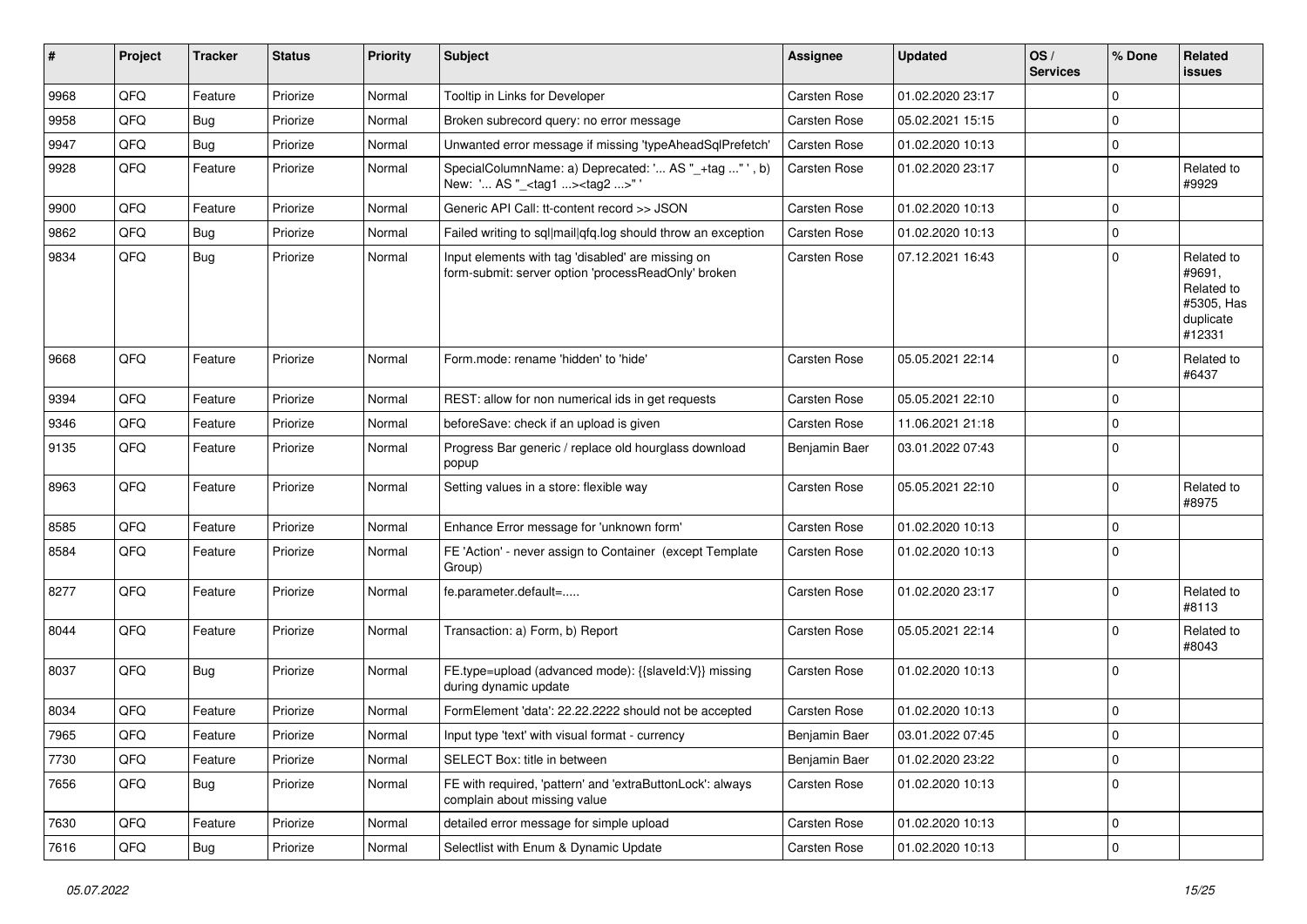| #     | Project | <b>Tracker</b> | <b>Status</b> | <b>Priority</b> | <b>Subject</b>                                                                        | Assignee      | <b>Updated</b>   | OS/<br><b>Services</b> | % Done      | Related<br><b>issues</b>                                                    |
|-------|---------|----------------|---------------|-----------------|---------------------------------------------------------------------------------------|---------------|------------------|------------------------|-------------|-----------------------------------------------------------------------------|
| 7522  | QFQ     | Feature        | Priorize      | Normal          | Inserting default index.html to folder (Avoid Apache<br>Indexing)                     | Carsten Rose  | 01.02.2020 10:13 |                        | $\Omega$    |                                                                             |
| 7290  | QFQ     | Feature        | Priorize      | Normal          | FormEditor: title as textarea if LEN(title)>60                                        | Carsten Rose  | 01.02.2020 10:13 |                        | $\mathbf 0$ | Blocked by<br>#7682                                                         |
| 7217  | QFQ     | Feature        | Priorize      | Normal          | Download: notice User if `_sip=?` is missing                                          | Carsten Rose  | 01.02.2020 10:13 |                        | $\mathbf 0$ |                                                                             |
| 6998  | QFQ     | Feature        | Priorize      | Normal          | Form: with debug=on show column information as tooltip of<br>column label             | Carsten Rose  | 01.02.2020 10:13 |                        | $\mathbf 0$ |                                                                             |
| 6870  | QFQ     | Feature        | Priorize      | Normal          | Click on '_link' triggers an API call                                                 | Benjamin Baer | 03.01.2022 08:25 |                        | $\Omega$    |                                                                             |
| 6801  | QFQ     | Feature        | Priorize      | Normal          | Fabric: Maximize / Fulllscreen                                                        | Benjamin Baer | 21.03.2022 09:56 |                        | $\Omega$    |                                                                             |
| 6574  | QFQ     | <b>Bug</b>     | Priorize      | Normal          | qfq.log: Fehlermeldung wurde angezeigt, aber nicht geloggt                            | Carsten Rose  | 01.02.2020 10:13 |                        | $\mathbf 0$ |                                                                             |
| 6566  | QFQ     | Bug            | Priorize      | Normal          | Link Function 'delete': provided parameter missing on page<br>reload                  | Benjamin Baer | 03.01.2022 08:08 |                        | $\Omega$    |                                                                             |
| 6224  | QFQ     | Feature        | Priorize      | Normal          | Dynamic update: fade in/out fields                                                    | Benjamin Baer | 21.03.2022 09:50 |                        | $\mathbf 0$ |                                                                             |
| 6140  | QFQ     | <b>Bug</b>     | Priorize      | Normal          | QFQ DnD Sort: Locked fields                                                           | Benjamin Baer | 21.03.2022 09:56 |                        | $\mathbf 0$ |                                                                             |
| 5942  | QFQ     | Feature        | Priorize      | Normal          | 'L' and 'type': append to links, generate via '_link' by using<br>'u.' .              | Carsten Rose  | 01.02.2020 10:13 |                        | $\Omega$    |                                                                             |
| 5562  | QFQ     | Feature        | Priorize      | Normal          | Drag'n'Drop fuer Uploads                                                              | Benjamin Baer | 21.03.2022 09:52 |                        | $\Omega$    | Related to<br>#9706                                                         |
| 5366  | QFQ     | Feature        | Priorize      | Normal          | Saving with keyboard shortcuts                                                        | Benjamin Baer | 21.03.2022 09:47 |                        | $\mathbf 0$ |                                                                             |
| 4457  | QFQ     | <b>Bug</b>     | Priorize      | Normal          | typeahead: pressing return to select an item, saves the form<br>and closes the form.  | Benjamin Baer | 03.01.2022 08:01 |                        | $\Omega$    | Related to<br>#4398                                                         |
| 3867  | QFQ     | Feature        | Priorize      | Normal          | Readonly Formular: Template Groups add/delete<br>ausbeldnen                           | Carsten Rose  | 05.05.2021 22:12 |                        | $\mathbf 0$ |                                                                             |
| 3782  | QFQ     | Bug            | Priorize      | Normal          | Bei fehlerhafter Eingabe (z.B. Datum) sollte das erwartete<br>Format angezeigt werden | Carsten Rose  | 01.02.2020 10:13 |                        | $\mathbf 0$ |                                                                             |
| 13899 | QFQ     | Bug            | ToDo          | Normal          | Selenium: zum laufen bringen                                                          | Enis Nuredini | 25.03.2022 10:24 |                        | $\mathbf 0$ |                                                                             |
| 12262 | QFQ     | Feature        | ToDo          | Normal          | Form buttons on top: more customable                                                  | Enis Nuredini | 17.06.2022 10:44 |                        | $\Omega$    | Related to<br>#13945, Has<br>duplicate<br>#4046, Has<br>duplicate<br>#10080 |
| 14323 | QFQ     | Bug            | In Progress   | Normal          | Report: render=both single - no impact                                                | Carsten Rose  | 19.06.2022 18:31 |                        | $\mathbf 0$ |                                                                             |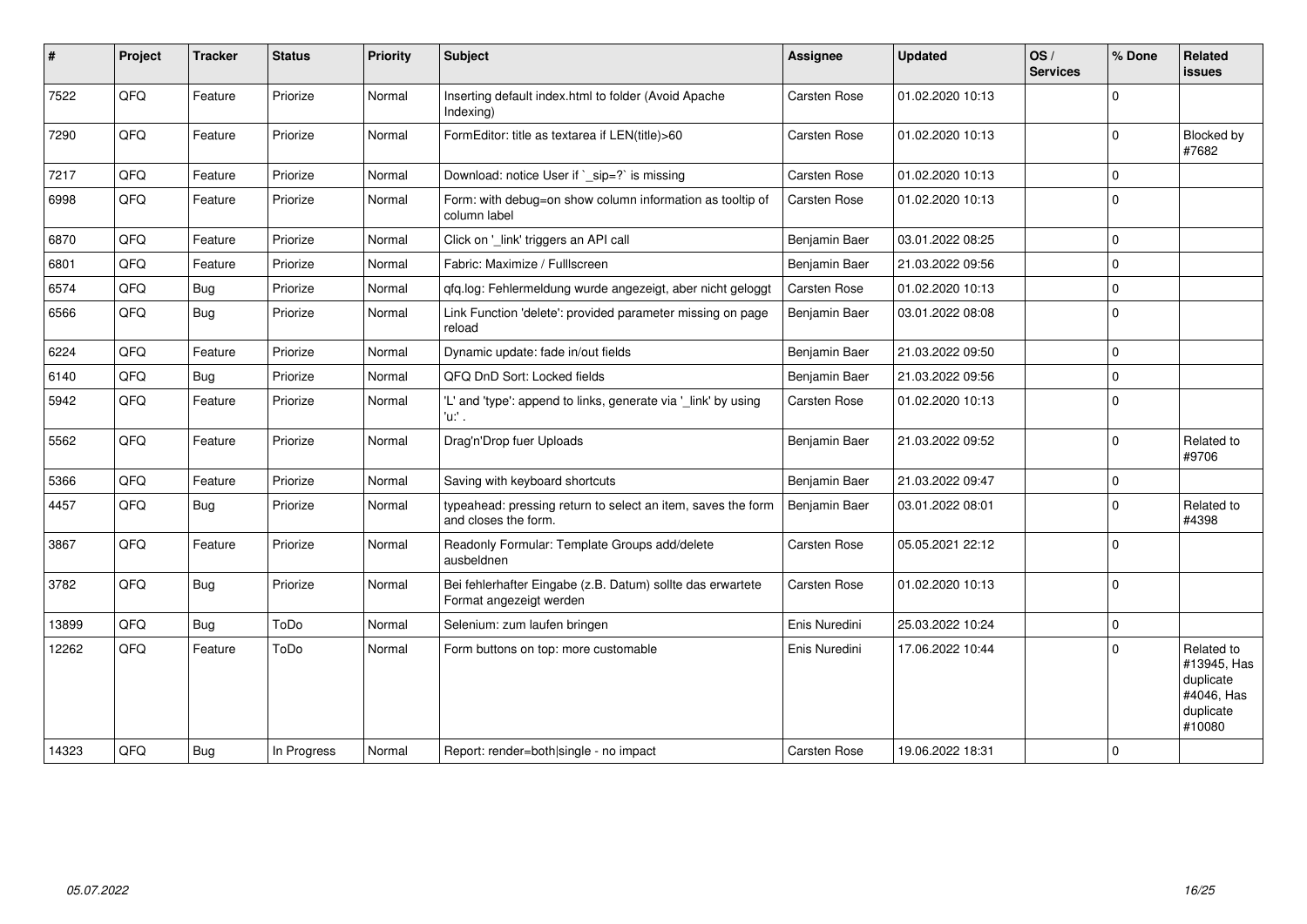| $\vert$ # | Project        | <b>Tracker</b> | <b>Status</b>              | <b>Priority</b> | Subject                                                             | Assignee        | <b>Updated</b>   | OS/<br><b>Services</b> | % Done      | Related<br><b>issues</b>                                                                                                                                              |
|-----------|----------------|----------------|----------------------------|-----------------|---------------------------------------------------------------------|-----------------|------------------|------------------------|-------------|-----------------------------------------------------------------------------------------------------------------------------------------------------------------------|
| 14320     | QFQ            | Feature        | In Progress                | Normal          | Allow specific HTML Tags and Attributes: general, TinyMCE           | Enis Nuredini   | 04.07.2022 14:09 |                        | $\mathbf 0$ | Related to<br>#12664,<br>Related to<br>#12039,<br>Related to<br>#11702,<br>Related to<br>#7239,<br>Related to<br>#3708,<br>Related to<br>#3646,<br>Related to<br>#880 |
| 14175     | QFQ            | Bug            | In Progress                | Normal          | Opening a form with no QFQ Session cookie fails                     | Carsten Rose    | 03.06.2022 10:40 |                        | $\mathbf 0$ |                                                                                                                                                                       |
| 12439     | QFQ            | Feature        | In Progress                | Normal          | TinyMCE Paste from Word & Character Count/Limit                     | Carsten Rose    | 05.05.2021 22:15 |                        | $\mathbf 0$ |                                                                                                                                                                       |
| 11980     | QFQ            | Feature        | In Progress                | Normal          | protected verzeichnis MUSS geschützt werden                         | Carsten Rose    | 07.09.2021 13:30 |                        | $\mathbf 0$ |                                                                                                                                                                       |
| 11517     | QFQ            | <b>Bug</b>     | In Progress                | Normal          | extraButtonInfo Broken for multiple FormElements                    | Carsten Rose    | 12.05.2022 13:12 |                        | $\mathbf 0$ | Related to<br>#7890,<br>Related to<br>#3811, Has<br>duplicate<br>#10905, Has<br>duplicate<br>#10553, Has<br>duplicate<br>#6779                                        |
| 11076     | QFQ            | Feature        | In Progress                | Normal          | SELECT  AS _websocket                                               | Carsten Rose    | 30.08.2020 17:49 |                        | $\pmb{0}$   |                                                                                                                                                                       |
| 10661     | QFQ            | <b>Bug</b>     | In Progress                | Normal          | Typo3 Warnungen                                                     | Carsten Rose    | 07.09.2021 13:23 |                        | $\mathbf 0$ | Related to<br>#12440                                                                                                                                                  |
| 10443     | QFQ            | Feature        | In Progress                | Normal          | Konzept_api / _live                                                 | Carsten Rose    | 07.05.2020 09:39 |                        | $\pmb{0}$   |                                                                                                                                                                       |
| 6250      | QFQ            | Feature        | In Progress                | Normal          | Enhance layout: a) Subrecord, b) Subrecord-Title                    | Carsten Rose    | 01.02.2020 23:22 |                        | $\mathbf 0$ | Related to<br>#5391                                                                                                                                                   |
| 5695      | QFQ            | Feature        | In Progress                | Normal          | Multiform                                                           | Carsten Rose    | 02.01.2021 18:38 |                        | $\pmb{0}$   |                                                                                                                                                                       |
| 4194      | QFQ            | Feature        | In Progress                | Normal          | Bootstrap 4 ist jetzt offiziel                                      |                 | 03.05.2021 20:47 |                        | $\mathbf 0$ | Related to<br>#10114                                                                                                                                                  |
| 13566     | QFO            | Feature        | Ready to sync<br>(develop) | Normal          | Delete config-example.qfq.php file                                  | Carsten Rose    | 23.12.2021 09:25 |                        | $\mathbf 0$ |                                                                                                                                                                       |
| 13767     | QFQ            | <b>Bug</b>     | Feedback                   | Normal          | date/time-picker: required shows up/down button orange              | Enis Nuredini   | 16.05.2022 23:16 |                        | $\pmb{0}$   |                                                                                                                                                                       |
| 12546     | QFQ            | <b>Bug</b>     | Feedback                   | Normal          | Branch 'Development' - Unit Tests mit dirty workaround<br>angepasst | Carsten Rose    | 19.03.2022 17:48 |                        | $\mathbf 0$ |                                                                                                                                                                       |
| 11347     | $\mathsf{QFQ}$ | <b>Bug</b>     | Feedback                   | Normal          | If Bedingungen funktionieren nicht korrekt                          | Christoph Fuchs | 21.03.2021 20:37 |                        | $\pmb{0}$   |                                                                                                                                                                       |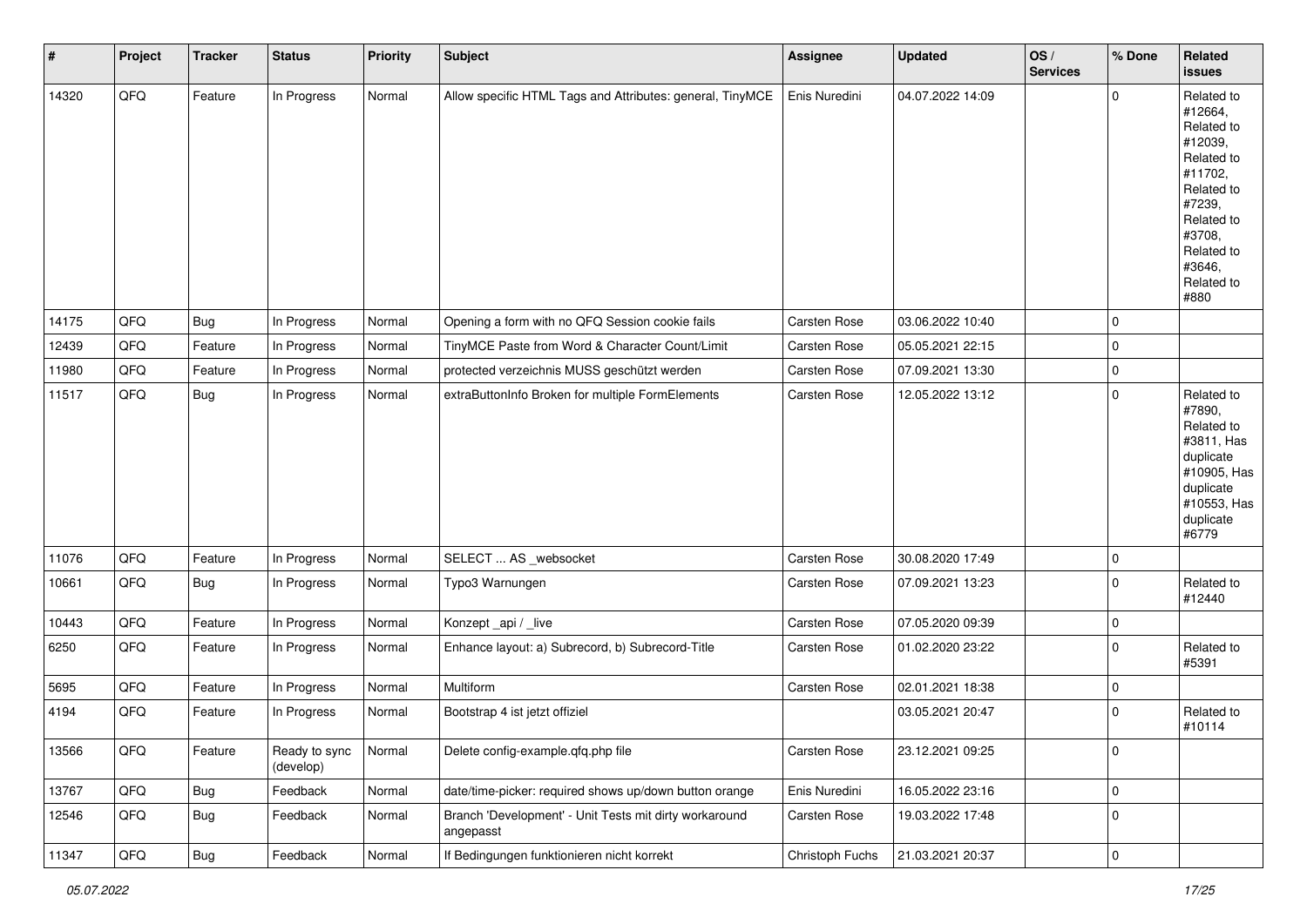| $\vert$ # | Project | <b>Tracker</b> | <b>Status</b>     | <b>Priority</b> | <b>Subject</b>                                                           | Assignee          | <b>Updated</b>   | OS/<br><b>Services</b> | % Done      | Related<br><b>issues</b>                                              |
|-----------|---------|----------------|-------------------|-----------------|--------------------------------------------------------------------------|-------------------|------------------|------------------------|-------------|-----------------------------------------------------------------------|
| 10782     | QFQ     | Feature        | Feedback          | Normal          | Tiny MCE: Image Upload                                                   | Enis Nuredini     | 16.05.2022 23:16 |                        | $\Omega$    | Related to<br>#12452                                                  |
| 10124     | QFQ     | Feature        | Feedback          | Normal          | qfq AAI-Login                                                            | Karin Niffeler    | 07.05.2020 09:36 |                        | $\mathbf 0$ |                                                                       |
| 9898      | QFQ     | Bug            | Feedback          | Normal          | Formular trotz Timeout gespeichert                                       | Benjamin Baer     | 01.02.2020 15:56 |                        | $\Omega$    |                                                                       |
| 9535      | QFQ     | <b>Bug</b>     | Feedback          | Normal          | Report:  AS '_vertical' - column to wide - vertical >> rot45,<br>rot90   | Benjamin Baer     | 01.02.2020 15:56 |                        | $\mathbf 0$ |                                                                       |
| 8316      | QFQ     | <b>Bug</b>     | Feedback          | Normal          | Documentation/Behaviour for Nested Queries and<br>Record-Store confusing | Nicola Chiapolini | 20.11.2019 09:14 |                        | $\Omega$    |                                                                       |
| 5894      | QFQ     | Feature        | Feedback          | Normal          | Typeahead in Report: show/hide rows dynamically                          | Carsten Rose      | 18.02.2022 08:50 |                        | $\mathbf 0$ | Related to<br>#5893,<br>Related to<br>#5885                           |
| 13608     | QFQ     | Feature        | Some day<br>maybe | Normal          | Automatic Browser Language Redirect                                      | Enis Nuredini     | 17.06.2022 08:35 |                        | $\Omega$    |                                                                       |
| 12611     | QFQ     | Feature        | Some day<br>maybe | Normal          | Refactoring: Bootstrap with Lazy Loading                                 | Carsten Rose      | 08.06.2022 10:37 |                        | $\Omega$    | Related to<br>#12490.<br>Related to<br>#10013,<br>Related to<br>#7732 |
| 12337     | QFQ     | Feature        | Some day<br>maybe | Normal          | Database.php: better caching                                             | Carsten Rose      | 16.09.2021 15:10 |                        | $\Omega$    |                                                                       |
| 12315     | QFQ     | Feature        | Some day<br>maybe | Normal          | Form History (Diffs) / Backups                                           | Carsten Rose      | 16.09.2021 15:10 |                        | $\Omega$    |                                                                       |
| 11323     | QFQ     | Feature        | Some day<br>maybe | Normal          | Report Frontend Editor Modal + Codemirror                                | Carsten Rose      | 16.09.2021 15:10 |                        | $\mathbf 0$ | Related to<br>#11036                                                  |
| 11322     | QFQ     | Feature        | Some day<br>maybe | Normal          | Form Element JSON - (multiline parameter field)                          | Carsten Rose      | 16.09.2021 15:10 |                        | $\Omega$    |                                                                       |
| 11217     | QFQ     | Feature        | Some day<br>maybe | Normal          | <b>Extend Script Functionality</b>                                       | Carsten Rose      | 16.09.2021 15:10 |                        | $\Omega$    |                                                                       |
| 11036     | QFQ     | Feature        | Some day<br>maybe | Normal          | inline report editor permissions                                         | Carsten Rose      | 16.09.2021 15:09 |                        | $\mathbf 0$ | Related to<br>#11323                                                  |
| 10745     | QFQ     | Feature        | Some day<br>maybe | Normal          | Tablesorter Excel Export                                                 | Carsten Rose      | 16.09.2021 15:09 |                        | $\Omega$    |                                                                       |
| 10738     | QFQ     | Feature        | Some day<br>maybe | Normal          | CORS headers for external API requests                                   |                   | 10.06.2020 14:00 |                        | $\mathbf 0$ |                                                                       |
| 10716     | QFQ     | Feature        | Some day<br>maybe | Normal          | Business Logic mit Externen Skripten                                     | Carsten Rose      | 16.09.2021 15:10 |                        | $\Omega$    | Related to<br>#10713,<br>Related to<br>#8217                          |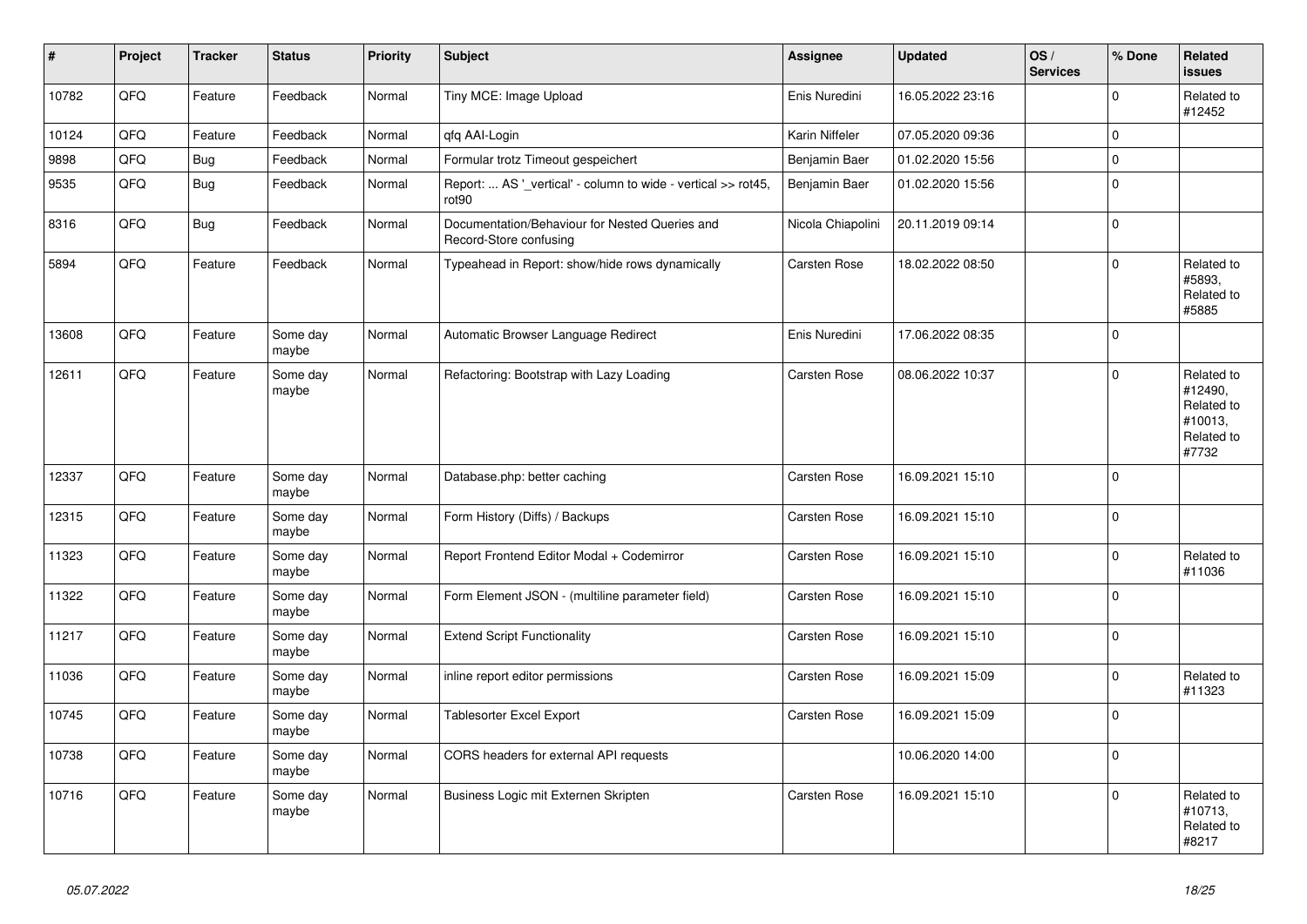| #     | Project | <b>Tracker</b> | <b>Status</b>     | <b>Priority</b> | <b>Subject</b>                                                           | Assignee      | <b>Updated</b>   | OS/<br><b>Services</b> | % Done      | Related<br>issues                                                     |
|-------|---------|----------------|-------------------|-----------------|--------------------------------------------------------------------------|---------------|------------------|------------------------|-------------|-----------------------------------------------------------------------|
| 10116 | QFQ     | Feature        | Some day<br>maybe | Normal          | TypeAhead: Tag - show inside 'input' element                             | Carsten Rose  | 16.09.2021 15:09 |                        | $\Omega$    |                                                                       |
| 10095 | QFQ     | Feature        | Some day<br>maybe | Normal          | Generic Gitlab Integration into QFQ                                      | Carsten Rose  | 16.09.2021 15:10 |                        | $\mathbf 0$ |                                                                       |
| 10013 | QFQ     | Feature        | Some day<br>maybe | Normal          | FE.typ=editor: CodeMirror                                                | Carsten Rose  | 08.06.2022 10:37 |                        | $\Omega$    | Related to<br>#12611,<br>Related to<br>#12490,<br>Related to<br>#7732 |
| 9704  | QFQ     | Feature        | Some day<br>maybe | Normal          | Thumbnails Generieren beim Splitten von PDF Files                        | Carsten Rose  | 11.12.2019 16:01 |                        | $\Omega$    |                                                                       |
| 9669  | QFQ     | <b>Bug</b>     | Some day<br>maybe | Normal          | Checkbox / Template Group: radio/checkbox visible broken<br>after 'add'  | Carsten Rose  | 16.06.2021 13:47 |                        | $\Omega$    | Related to<br>#8091                                                   |
| 9579  | QFQ     | Feature        | Some day<br>maybe | Normal          | Multiform with Process Row                                               | Carsten Rose  | 11.12.2019 16:01 |                        | $\Omega$    |                                                                       |
| 9281  | QFQ     | <b>Bug</b>     | Some day<br>maybe | Normal          | Allow STRICT TRANS TABLES                                                | Carsten Rose  | 02.01.2021 18:43 |                        | 0           |                                                                       |
| 9130  | QFQ     | Feature        | Some day<br>maybe | Normal          | tablesorter: Automatic Row numbering / Zeilenummer                       | Benjamin Baer | 01.02.2020 23:22 |                        | $\Omega$    |                                                                       |
| 9126  | QFQ     | <b>Bug</b>     | Some day<br>maybe | Normal          | hidden Form elements are present in page source                          |               | 02.01.2021 18:41 |                        | $\Omega$    |                                                                       |
| 9024  | QFQ     | <b>Bug</b>     | Some day<br>maybe | Normal          | QFQ Einarbeitung                                                         |               | 01.02.2020 15:56 |                        | $\Omega$    |                                                                       |
| 9020  | QFQ     | <b>Bug</b>     | Some day<br>maybe | Normal          | radio mit buttonClass und dynamicUpdate lassen sich nicht<br>kombinieren |               | 11.12.2019 16:01 |                        | $\Omega$    |                                                                       |
| 8894  | QFQ     | Feature        | Some day<br>maybe | Normal          | Documentation Tags Usable in QFQ Application                             | Carsten Rose  | 11.12.2019 16:01 |                        | $\Omega$    |                                                                       |
| 8892  | QFQ     | Feature        | Some day<br>maybe | Normal          | Display and Edit SQL Comments in Form Editor                             | Carsten Rose  | 11.12.2019 16:01 |                        | $\mathbf 0$ |                                                                       |
| 8586  | QFQ     | Feature        | Some day<br>maybe | Normal          | QFQ: Enhance Error message for 'record not found'                        | Carsten Rose  | 16.09.2021 15:10 |                        | $\mathbf 0$ |                                                                       |
| 8520  | QFQ     | Feature        | Some day<br>maybe | Normal          | Bring QFQ to Composer                                                    | Carsten Rose  | 16.09.2021 15:10 |                        | $\Omega$    |                                                                       |
| 8106  | QFG     | <b>Bug</b>     | Some day<br>maybe | Normal          | Dynamic Update: Feld kann nicht auf empty zurückgesetzt<br>werden        | Carsten Rose  | 11.12.2019 16:01 |                        | $\mathbf 0$ |                                                                       |
| 8101  | QFQ     | Feature        | Some day<br>maybe | Normal          | Password hash: support further hashing methods                           | Carsten Rose  | 16.09.2021 15:10 |                        | $\mathbf 0$ |                                                                       |
| 8056  | QFG     | Feature        | Some day<br>maybe | Normal          | Termin Organisation (Reservation)                                        |               | 01.02.2020 23:19 |                        | $\pmb{0}$   | Related to<br>#8658                                                   |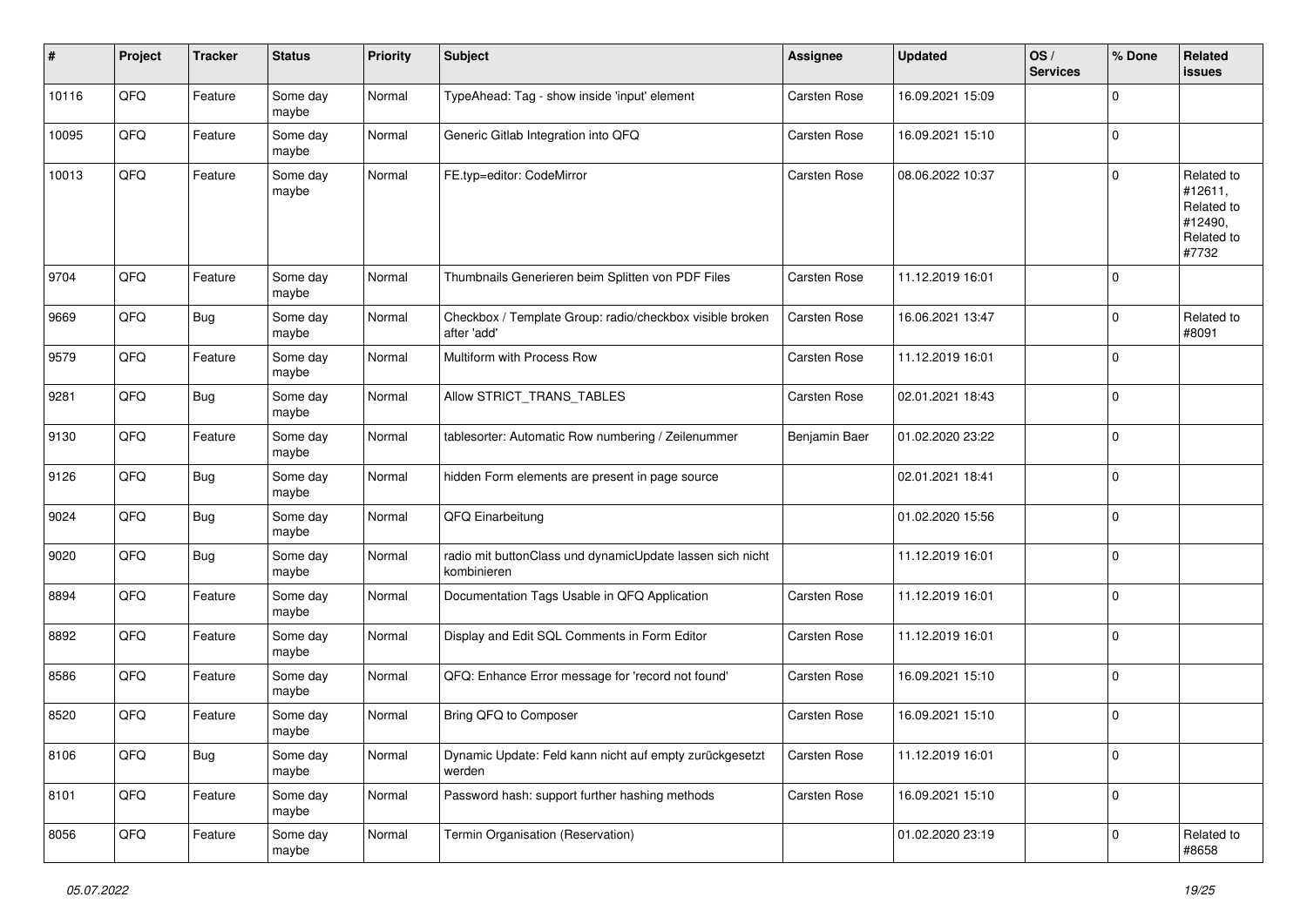| ∦    | Project | <b>Tracker</b> | <b>Status</b>     | <b>Priority</b> | <b>Subject</b>                                                                                 | <b>Assignee</b> | <b>Updated</b>   | OS/<br><b>Services</b> | % Done      | <b>Related</b><br><b>issues</b>                                        |
|------|---------|----------------|-------------------|-----------------|------------------------------------------------------------------------------------------------|-----------------|------------------|------------------------|-------------|------------------------------------------------------------------------|
| 7921 | QFQ     | Feature        | Some day<br>maybe | Normal          | Rest API Export: URL kuerzer machen                                                            |                 | 01.02.2020 23:19 |                        | $\mathbf 0$ |                                                                        |
| 7732 | QFQ     | Feature        | Some day<br>maybe | Normal          | Javascript: Lazy Loading der add on libs                                                       | Benjamin Baer   | 08.06.2022 10:38 |                        | $\mathbf 0$ | Related to<br>#12611,<br>Related to<br>#12490,<br>Related to<br>#10013 |
| 7453 | QFQ     | Feature        | Some day<br>maybe | Normal          | import / export forms QFQ                                                                      | Carsten Rose    | 16.09.2021 15:10 |                        | $\mathbf 0$ |                                                                        |
| 7452 | QFQ     | Feature        | Some day<br>maybe | Normal          | automate deployment new QFQ version                                                            | Carsten Rose    | 16.09.2021 15:10 |                        | $\Omega$    |                                                                        |
| 7402 | QFQ     | <b>Bug</b>     | Some day<br>maybe | Normal          | thumbnail cache: outdated picture when permission denied<br>and permission resolved.           |                 | 01.02.2020 23:20 |                        | $\mathbf 0$ |                                                                        |
| 7336 | QFQ     | Feature        | Some day<br>maybe | Normal          | PDF Upload: disallow PDFs with specific Meta information                                       | Carsten Rose    | 11.12.2019 16:01 |                        | $\mathbf 0$ |                                                                        |
| 7281 | QFQ     | <b>Bug</b>     | Some day<br>maybe | Normal          | Subrecords: on large screen separator line too short                                           |                 | 01.02.2020 23:19 |                        | $\mathbf 0$ |                                                                        |
| 7278 | QFQ     | Feature        | Some day<br>maybe | Normal          | Form: Wert vordefinieren der immer gesetzt wird                                                |                 | 02.05.2021 09:27 |                        | 0           |                                                                        |
| 7229 | QFQ     | Feature        | Some day<br>maybe | Normal          | New FormElement.type: Button                                                                   |                 | 01.02.2021 12:32 |                        | $\mathbf 0$ |                                                                        |
| 7108 | QFQ     | Feature        | Some day<br>maybe | Normal          | QFQ Wrap Elements                                                                              |                 | 11.12.2019 16:01 |                        | $\mathbf 0$ |                                                                        |
| 7107 | QFQ     | Feature        | Some day<br>maybe | Normal          | Showcase Registration Tool: Anmeldung / Administration :<br>Liste Anmeldungen / Emaileinaldung | Carsten Rose    | 11.12.2019 16:01 |                        | $\mathbf 0$ |                                                                        |
| 7106 | QFQ     | Feature        | Some day<br>maybe | Normal          | Beispiel Nummerierung von Rows in Report                                                       |                 | 11.12.2019 16:01 |                        | $\mathbf 0$ |                                                                        |
| 7105 | QFQ     | Feature        | Some day<br>maybe | Normal          | Beispiel wie man in einer zweiten Tabelle speichert.                                           |                 | 11.12.2019 16:01 |                        | $\mathbf 0$ |                                                                        |
| 7104 | QFQ     | Feature        | Some day<br>maybe | Normal          | Manual: hint about escaping if '\r' appears in mail body                                       |                 | 11.12.2019 16:01 |                        | $\mathbf 0$ |                                                                        |
| 7101 | QFQ     | <b>Bug</b>     | Some day<br>maybe | Normal          | 'form' in SIP and 'report' - breaks                                                            |                 | 01.02.2020 23:20 |                        | $\mathbf 0$ |                                                                        |
| 7100 | QFG     | Feature        | Some day<br>maybe | Normal          | Download: log access, max downloads, time limit                                                |                 | 01.02.2020 23:19 |                        | 0           |                                                                        |
| 6992 | QFQ     | Feature        | Some day<br>maybe | Normal          | DB exception: Syntax Highlight                                                                 |                 | 11.12.2019 16:01 |                        | $\mathbf 0$ | Related to<br>#5450                                                    |
| 6972 | QFG     | Feature        | Some day<br>maybe | Normal          | Fabric Clipboard / cross browser tab                                                           | Benjamin Baer   | 01.02.2020 23:21 |                        | $\mathbf 0$ |                                                                        |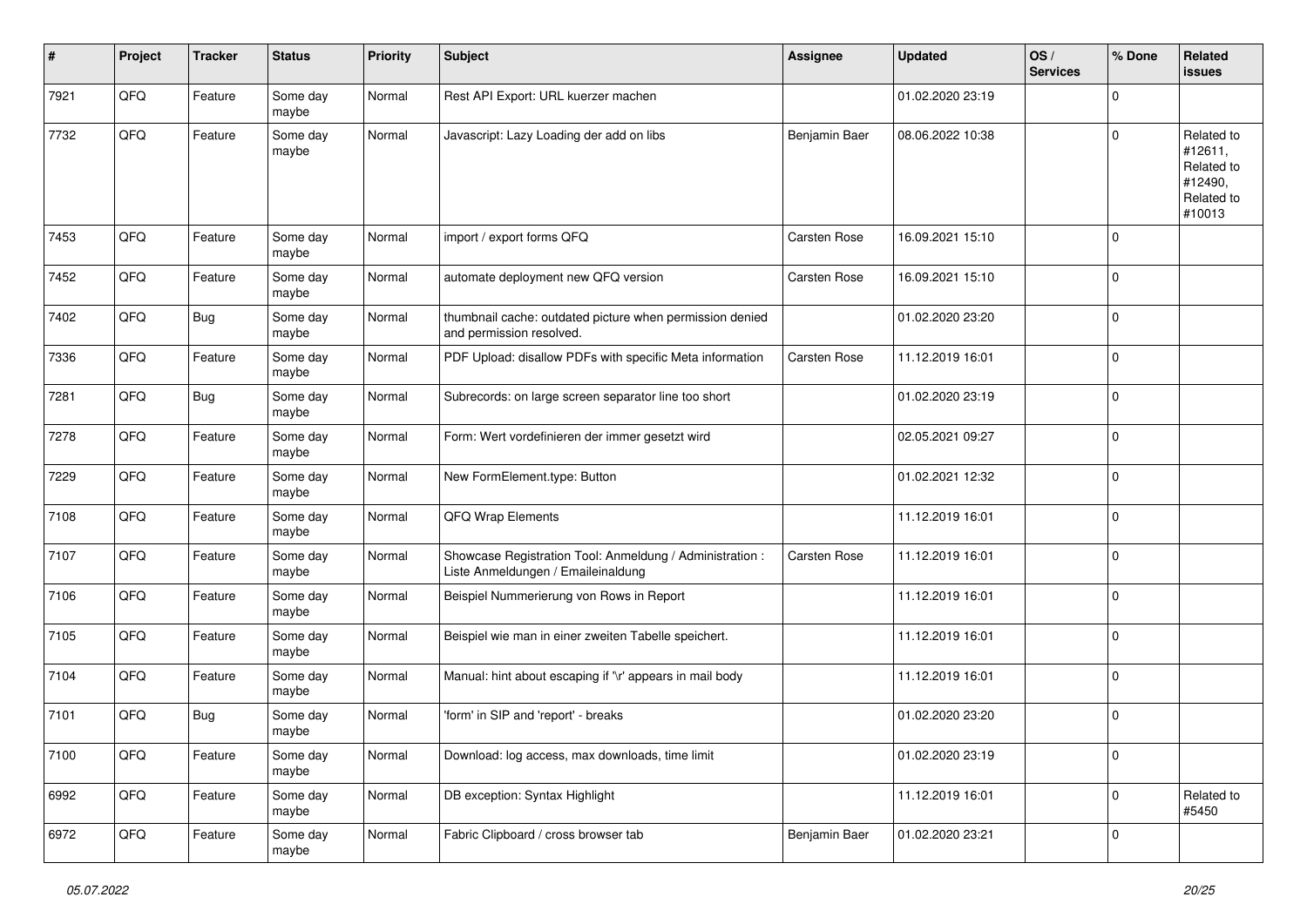| #    | Project | <b>Tracker</b> | <b>Status</b>     | <b>Priority</b> | <b>Subject</b>                                                                    | Assignee      | <b>Updated</b>   | OS/<br><b>Services</b> | % Done      | Related<br><b>issues</b> |
|------|---------|----------------|-------------------|-----------------|-----------------------------------------------------------------------------------|---------------|------------------|------------------------|-------------|--------------------------|
| 6970 | QFQ     | Feature        | Some day<br>maybe | Normal          | tablesorter: default fuer 'sortReset' aendern von 'Ctrl' zu 'Alt'                 | Benjamin Baer | 01.02.2020 23:21 |                        | $\Omega$    |                          |
| 6715 | QFQ     | Feature        | Some day<br>maybe | Normal          | Code-Refactoring: dbArray vereinheitlichen                                        | Carsten Rose  | 11.12.2019 16:02 |                        | $\mathbf 0$ |                          |
| 6704 | QFQ     | Feature        | Some day<br>maybe | Normal          | Upload Mode: Bilder in Notizen rechts sollen aktuellen<br>Upload repräsentieren.  |               | 01.02.2020 23:19 |                        | $\mathbf 0$ | Related to<br>#3264      |
| 6515 | QFQ     | Feature        | Some day<br>maybe | Normal          | Formular: Felder dynamisch ein/ausblenden                                         |               | 11.12.2019 16:02 |                        | $\mathbf 0$ |                          |
| 6299 | QFQ     | Feature        | Some day<br>maybe | Normal          | Attack detection: log table with invalid SIP access                               |               | 11.12.2019 16:02 |                        | $\Omega$    | Related to<br>#3947      |
| 6288 | QFQ     | Feature        | Some day<br>maybe | Normal          | Best Practice: Erklaeren wie man ein Formular ganz in<br>'weiss' erstellen kann   |               | 11.12.2019 16:02 |                        | $\mathbf 0$ |                          |
| 6084 | QFQ     | Feature        | Some day<br>maybe | Normal          | New escape type: 'D' - convert date                                               |               | 01.02.2020 23:19 |                        | $\mathbf 0$ |                          |
| 6083 | QFQ     | Feature        | Some day<br>maybe | Normal          | Dynamic Update: Value Check via SQL                                               |               | 11.12.2019 16:02 |                        | $\mathbf 0$ |                          |
| 5991 | QFQ     | <b>Bug</b>     | Some day<br>maybe | Normal          | URLs with ' ' or long parameter are problematic                                   | Carsten Rose  | 01.02.2020 23:19 |                        | $\pmb{0}$   |                          |
| 5983 | QFQ     | Feature        | Some day<br>maybe | Normal          | Form Submit (save & update): normalize date/-time FE                              | Carsten Rose  | 01.02.2020 23:19 |                        | $\mathbf 0$ |                          |
| 5923 | QFQ     | Feature        | Some day<br>maybe | Normal          | fillStoreSystemBySqlLate                                                          |               | 01.02.2020 23:19 |                        | $\mathbf 0$ |                          |
| 5895 | QFQ     | Feature        | Some day<br>maybe | Normal          | Tutorial: List of all QFQ Features                                                |               | 01.02.2020 23:19 |                        | $\mathbf 0$ |                          |
| 5893 | QFQ     | Feature        | Some day<br>maybe | Normal          | Edit on double-click                                                              |               | 01.02.2020 23:19 |                        | $\mathbf 0$ | Related to<br>#5894      |
| 5892 | QFQ     | Feature        | Some day<br>maybe | Normal          | QFQ should use T3 API to manipulate FE GROUP<br>membership                        |               | 01.02.2020 23:20 |                        | $\mathbf 0$ |                          |
| 5877 | QFQ     | Bug            | Some day<br>maybe | Normal          | FE.type=note:bsColumn strange behaviour                                           |               | 01.02.2020 23:19 |                        | $\mathbf 0$ |                          |
| 5852 | QFQ     | Feature        | Some day<br>maybe | Normal          | Logging: mail.log / sql.log - im FE anzeigen und via AJAX<br>aktualisieren        | Carsten Rose  | 01.02.2020 23:19 |                        | $\mathbf 0$ | Related to<br>#5885      |
| 5851 | QFQ     | Feature        | Some day<br>maybe | Normal          | Queue System implementieren: MQTT, RabbitMQ                                       |               | 01.02.2020 23:20 |                        | $\pmb{0}$   | Related to<br>#5715      |
| 5850 | QFQ     | Feature        | Some day<br>maybe | Normal          | Deployment: In QFQ Doc best practice fuer zeitgemaesses<br>Deployment beschreiben |               | 01.02.2020 23:20 |                        | $\mathbf 0$ |                          |
| 5805 | QFQ     | Feature        | Some day<br>maybe | Normal          | TypeAHead SQL value instead of key stored                                         |               | 01.02.2020 23:19 |                        | $\mathbf 0$ | Related to<br>#5444      |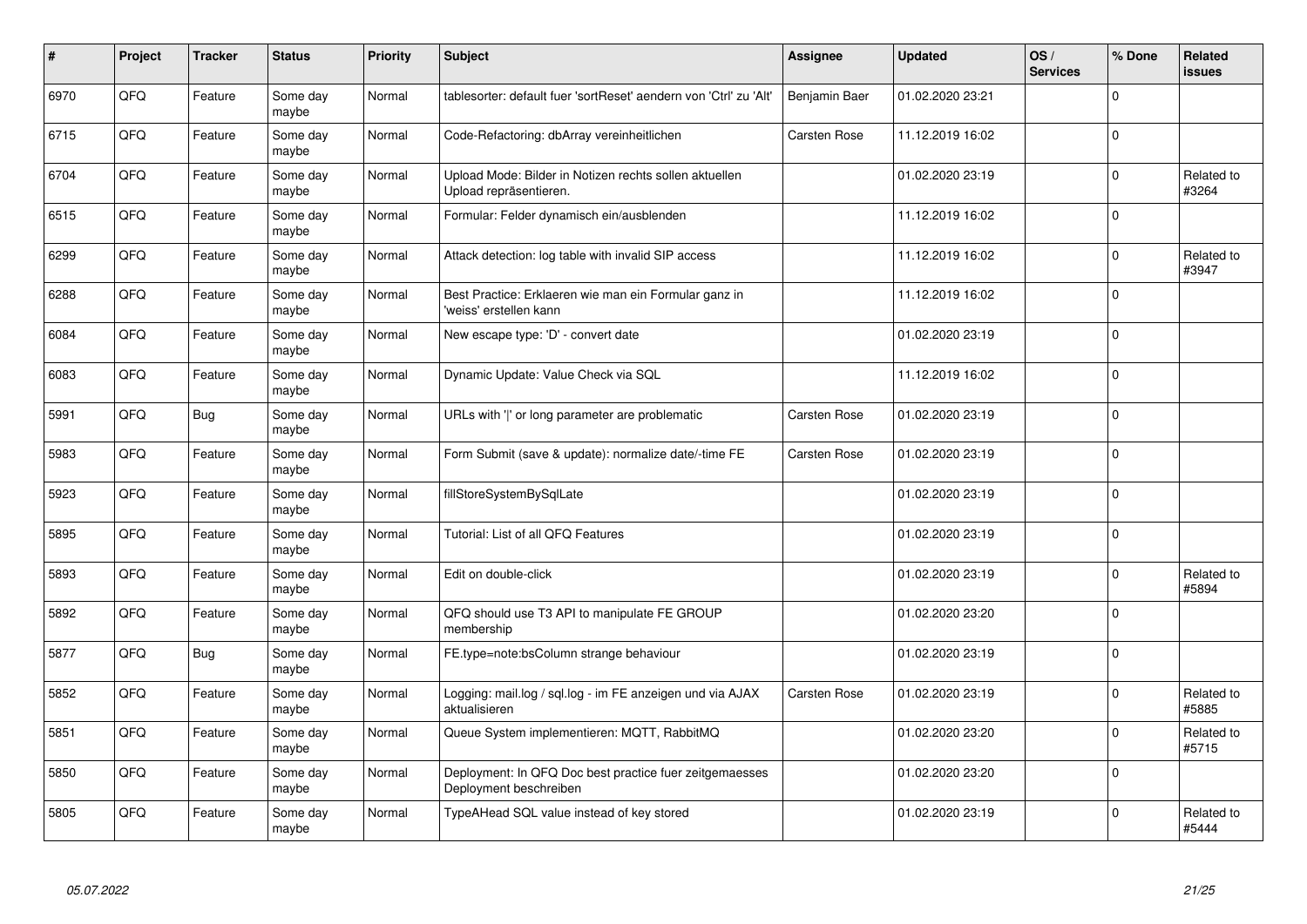| #    | Project | <b>Tracker</b> | <b>Status</b>     | <b>Priority</b> | <b>Subject</b>                                                                                                       | <b>Assignee</b> | <b>Updated</b>   | OS/<br><b>Services</b> | % Done      | Related<br><b>issues</b>                    |
|------|---------|----------------|-------------------|-----------------|----------------------------------------------------------------------------------------------------------------------|-----------------|------------------|------------------------|-------------|---------------------------------------------|
| 5783 | QFQ     | Feature        | Some day<br>maybe | Normal          | <b>BPMN View/Edit</b>                                                                                                |                 | 11.12.2019 16:02 |                        | $\Omega$    |                                             |
| 5768 | QFQ     | <b>Bug</b>     | Some day<br>maybe | Normal          | '{{pageLanguage:T}}' missing if QFQ is called via api                                                                | Carsten Rose    | 01.02.2020 23:19 |                        | $\mathbf 0$ |                                             |
| 5706 | QFQ     | Bug            | Some day<br>maybe | Normal          | upload: fileDestination needs to be sanatized                                                                        | Carsten Rose    | 01.02.2020 23:19 |                        | $\Omega$    |                                             |
| 5665 | QFQ     | Feature        | Some day<br>maybe | Normal          | Versuch das '{{!' nicht mehr noetig ist.                                                                             | Carsten Rose    | 01.02.2020 23:20 |                        | $\Omega$    | Related to<br>#7432,<br>Related to<br>#7434 |
| 5579 | QFQ     | Feature        | Some day<br>maybe | Normal          | Enhance Doc / Presentation: variable type 'link column type'                                                         | Carsten Rose    | 01.02.2020 23:19 |                        | $\Omega$    |                                             |
| 5557 | QFQ     | Bug            | Some day<br>maybe | Normal          | Form load: STORE RECORD filled, but should be empty                                                                  | Carsten Rose    | 01.02.2020 23:19 |                        | $\Omega$    |                                             |
| 5548 | QFQ     | Feature        | Some day<br>maybe | Normal          | 801 Textfiles/Scriptfiles als Thumbnail                                                                              | Carsten Rose    | 07.03.2022 16:26 |                        | $\Omega$    |                                             |
| 5480 | QFQ     | Feature        | Some day<br>maybe | Normal          | QFQ: Dokumentation mit Screenshots versehen                                                                          | Carsten Rose    | 01.02.2020 23:20 |                        | $\Omega$    | Related to<br>#9879                         |
| 5455 | QFQ     | Feature        | Some day<br>maybe | Normal          | Mail Redirects grld abhaengig                                                                                        |                 | 01.02.2020 23:20 |                        | $\Omega$    |                                             |
| 5452 | QFQ     | Feature        | Some day<br>maybe | Normal          | Thumbnails from PDF: bad quality                                                                                     |                 | 01.02.2020 23:20 |                        | $\Omega$    |                                             |
| 5428 | QFQ     | Feature        | Some day<br>maybe | Normal          | secure thumbnail: late render on access.                                                                             | Carsten Rose    | 01.02.2020 23:20 |                        | $\mathbf 0$ |                                             |
| 5389 | QFQ     | Feature        | Some day<br>maybe | Normal          | QFQ Design: Multline label / note                                                                                    | Benjamin Baer   | 01.02.2020 23:19 |                        | $\Omega$    |                                             |
| 5342 | QFQ     | Feature        | Some day<br>maybe | Normal          | link - with HTML Attributes                                                                                          |                 | 01.02.2020 23:20 |                        | $\Omega$    | Related to<br>#14077                        |
| 5160 | QFQ     | Feature        | Some day<br>maybe | Normal          | QFQ collaborative / together.js, ShareJS, y-js, collaborative,                                                       |                 | 11.12.2019 16:02 |                        | $\Omega$    |                                             |
| 5132 | QFQ     | Feature        | Some day<br>maybe | Normal          | Error Message sendmail missing attachment: more details                                                              | Carsten Rose    | 01.02.2020 23:19 |                        | $\Omega$    |                                             |
| 5129 | QFQ     | Feature        | Some day<br>maybe | Normal          | Reports: SQL fuer x Achse und y Achse                                                                                |                 | 11.12.2019 16:02 |                        | $\Omega$    |                                             |
| 5024 | QFQ     | Feature        | Some day<br>maybe | Normal          | Fabric: Generate PDF with edits                                                                                      | Benjamin Baer   | 01.02.2020 23:20 |                        | 0           | Related to<br>#10704                        |
| 5021 | QFQ     | Bug            | Some day<br>maybe | Normal          | FE.typ=extra - during save displays error 'datum2' already<br>filled in STORE_SIP - the value is stored nevertheless | Carsten Rose    | 01.02.2020 23:19 |                        | $\mathbf 0$ | Related to<br>#3875                         |
| 4974 | QFG     | Feature        | Some day<br>maybe | Normal          | Long polling - inform all listening clients of changes                                                               |                 | 11.12.2019 16:02 |                        | $\mathbf 0$ |                                             |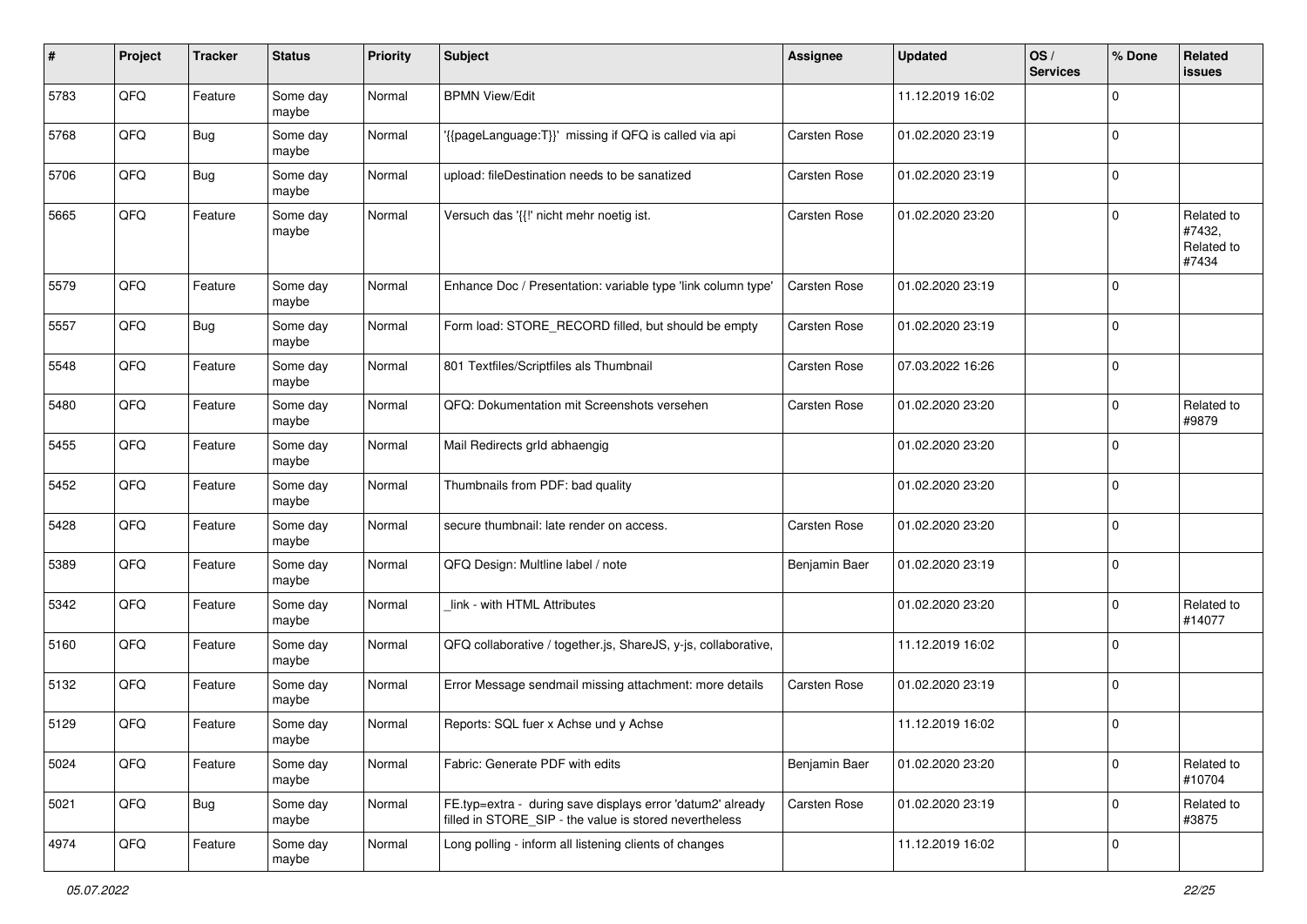| #    | Project | <b>Tracker</b> | <b>Status</b>     | <b>Priority</b> | <b>Subject</b>                                                                                                                                                | Assignee            | <b>Updated</b>   | OS/<br><b>Services</b> | % Done      | <b>Related</b><br><b>issues</b>                |
|------|---------|----------------|-------------------|-----------------|---------------------------------------------------------------------------------------------------------------------------------------------------------------|---------------------|------------------|------------------------|-------------|------------------------------------------------|
| 4956 | QFQ     | Feature        | Some day<br>maybe | Normal          | Sendmail: Benutzerdefinierte Headers                                                                                                                          | Carsten Rose        | 11.12.2019 16:02 |                        | $\Omega$    |                                                |
| 4872 | QFQ     | Feature        | Some day<br>maybe | Normal          | Fields of Typo3 page available in STORE TYPO3                                                                                                                 | Carsten Rose        | 01.02.2020 23:19 |                        | $\mathbf 0$ |                                                |
| 4869 | QFQ     | Feature        | Some day<br>maybe | Normal          | Dynamic Update (show, hide, readonly?, required?) for<br><b>Template Group Elements</b>                                                                       | <b>Carsten Rose</b> | 01.02.2020 23:19 |                        | $\mathbf 0$ | Related to<br>#4865                            |
| 4839 | QFQ     | Feature        | Some day<br>maybe | Normal          | qfq-handle in <head> Abschnitt</head>                                                                                                                         | <b>Carsten Rose</b> | 11.12.2019 16:02 |                        | $\Omega$    |                                                |
| 4816 | QFQ     | Feature        | Some day<br>maybe | Normal          | Templates for QFQ Reports (Tables, Radios, )                                                                                                                  |                     | 01.02.2020 23:20 |                        | $\mathbf 0$ |                                                |
| 4771 | QFQ     | <b>Bug</b>     | Some day<br>maybe | Normal          | gfg: select-down-values empty after save (edit-form for<br>program administrators)                                                                            | <b>Carsten Rose</b> | 01.02.2020 23:20 |                        | $\mathbf 0$ | Related to<br>#4549, Has<br>duplicate<br>#4282 |
| 4757 | QFQ     | Feature        | Some day<br>maybe | Normal          | Test subrecord: download links ok? Links ok?                                                                                                                  | <b>Carsten Rose</b> | 01.02.2020 23:20 |                        | $\mathbf 0$ |                                                |
| 4719 | QFQ     | Feature        | Some day<br>maybe | Normal          | Custom Message in Client in case of 'Browser tab close,<br>modification will be lost'                                                                         |                     | 01.02.2020 23:20 |                        | $\Omega$    |                                                |
| 4659 | QFQ     | <b>Bug</b>     | Some day<br>maybe | Normal          | infoButtonExtra                                                                                                                                               | Carsten Rose        | 01.02.2020 23:20 |                        | $\mathbf 0$ |                                                |
| 4652 | QFQ     | Feature        | Some day<br>maybe | Normal          | UZH CD: Weiterleitung auf benutzerdefinierte 403/404 Seite                                                                                                    | Carsten Rose        | 01.02.2020 23:20 |                        | $\Omega$    |                                                |
| 4651 | QFQ     | <b>Bug</b>     | Some day<br>maybe | Normal          | "Loading document" Modal wird angezeigt bei uzhcd type=2<br>Ansicht                                                                                           | <b>Carsten Rose</b> | 01.02.2020 23:20 |                        | $\mathbf 0$ |                                                |
| 4650 | QFQ     | Feature        | Some day<br>maybe | Normal          | Convert html to doc/rtf                                                                                                                                       | <b>Carsten Rose</b> | 01.02.2020 23:20 |                        | $\mathbf 0$ | Related to<br>#10704                           |
| 4640 | QFQ     | Feature        | Some day<br>maybe | Normal          | Rename System Forms                                                                                                                                           |                     | 01.02.2020 23:20 |                        | $\Omega$    |                                                |
| 4627 | QFQ     | Feature        | Some day<br>maybe | Normal          | dbupdate: all tables - check 'create', 'modified' if it is possible<br>to change to default 'CURRENT TIMESTAMP' and modified<br>'ON UPDATE CURRENT_TIMESTAMP' |                     | 01.02.2020 23:20 |                        | $\mathbf 0$ |                                                |
| 4626 | QFQ     | Feature        | Some day<br>maybe | Normal          | Mobile View: 'classBody=qfq-form-right' makes no sense                                                                                                        |                     | 01.02.2020 23:20 |                        | $\Omega$    |                                                |
| 4606 | QFQ     | Feature        | Some day<br>maybe | Normal          | link: qualifier to render bootstrap button                                                                                                                    | <b>Carsten Rose</b> | 01.02.2020 23:19 |                        | $\Omega$    |                                                |
| 4583 | QFQ     | <b>Bug</b>     | Some day<br>maybe | Normal          | Dynamic Update bei TypeAhead Feldern                                                                                                                          | Carsten Rose        | 01.02.2020 23:19 |                        | $\mathbf 0$ |                                                |
| 4551 | QFQ     | Feature        | Some day<br>maybe | Normal          | Set 'pills' via dynamicUpdate to show/hide/disabled                                                                                                           |                     | 01.02.2020 23:20 |                        | $\Omega$    | Related to<br>#3752                            |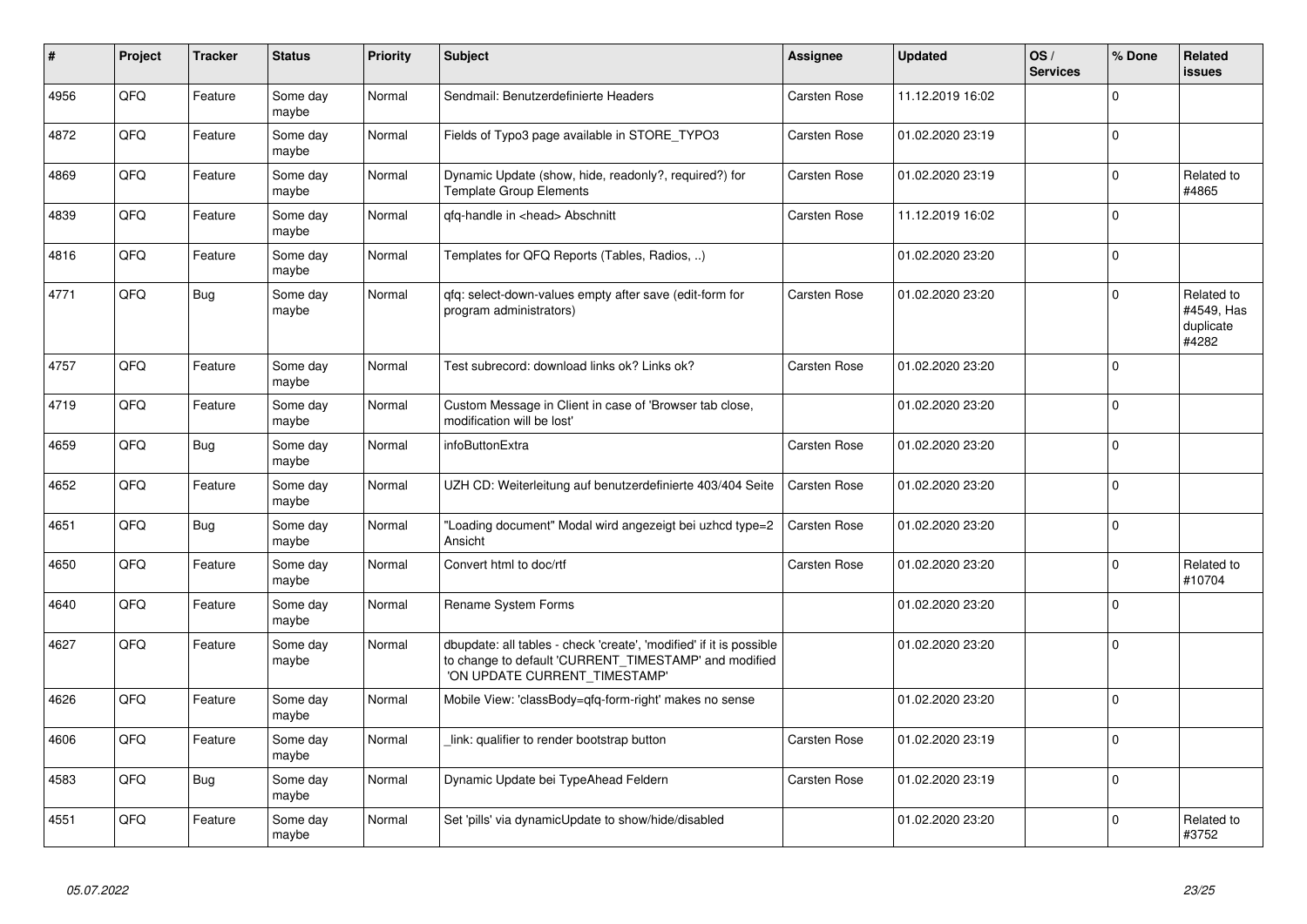| ∦    | Project | <b>Tracker</b> | <b>Status</b>     | <b>Priority</b> | <b>Subject</b>                                                                                                                                           | Assignee      | <b>Updated</b>   | OS/<br><b>Services</b> | % Done      | Related<br><b>issues</b>                    |
|------|---------|----------------|-------------------|-----------------|----------------------------------------------------------------------------------------------------------------------------------------------------------|---------------|------------------|------------------------|-------------|---------------------------------------------|
| 4549 | QFQ     | <b>Bug</b>     | Some day<br>maybe | Normal          | TemplateGroups: FE.type SELECT loose selected value<br>after save                                                                                        | Carsten Rose  | 01.02.2020 23:20 |                        | $\Omega$    | Related to<br>#4548,<br>Related to<br>#4771 |
| 4546 | QFQ     | <b>Bug</b>     | Some day<br>maybe | Normal          | NH: SIP storage is destroyed                                                                                                                             |               | 01.02.2020 23:20 |                        | $\mathbf 0$ |                                             |
| 4536 | QFQ     | Feature        | Some day<br>maybe | Normal          | FE upload: problem with delete if mutliple uploads an<br>FE.name="                                                                                       |               | 01.02.2020 23:20 |                        | $\mathbf 0$ |                                             |
| 4528 | QFQ     | Bug            | Some day<br>maybe | Normal          | extraButtonLock mit SQLAhead Bug                                                                                                                         | Carsten Rose  | 01.02.2020 23:19 |                        | $\mathbf 0$ |                                             |
| 4454 | QFQ     | Bug            | Some day<br>maybe | Normal          | Required Elements: multiple elements in a row - whole row<br>marked if only one input is empty.                                                          | Benjamin Baer | 01.02.2020 23:20 |                        | $\mathbf 0$ |                                             |
| 4446 | QFQ     | Feature        | Some day<br>maybe | Normal          | New FE get same feldContainerId as last modifed FE                                                                                                       |               | 01.02.2020 23:20 |                        | $\mathbf 0$ |                                             |
| 4445 | QFQ     | Feature        | Some day<br>maybe | Normal          | template group: Option to simulate fieldset                                                                                                              |               | 28.06.2021 14:11 |                        | $\mathbf 0$ |                                             |
| 4444 | QFQ     | Feature        | Some day<br>maybe | Normal          | FE.type=upload: detect mime type                                                                                                                         |               | 11.12.2019 16:02 |                        | $\mathbf 0$ | Related to<br>#4303                         |
| 4443 | QFQ     | Feature        | Some day<br>maybe | Normal          | Form: multiple secondary tables                                                                                                                          |               | 01.02.2020 23:20 |                        | $\Omega$    |                                             |
| 4442 | QFQ     | Feature        | Some day<br>maybe | Normal          | Special Column Name: _link - new symbol G (Glyph) to<br>choose any available symbol                                                                      |               | 11.12.2019 16:02 |                        | $\mathbf 0$ |                                             |
| 4441 | QFQ     | Bug            | Some day<br>maybe | Normal          | \$_SERVER Vars sollten nur aus dem Store genommen<br>werden - Code entsprechend anpassen.                                                                |               | 11.12.2019 16:02 |                        | $\mathbf 0$ |                                             |
| 4440 | QFQ     | Feature        | Some day<br>maybe | Normal          | Manual.rst: explain how to. expand PHP Session to 4h                                                                                                     |               | 11.12.2019 16:02 |                        | $\mathbf 0$ |                                             |
| 4439 | QFQ     | Feature        | Some day<br>maybe | Normal          | Log: report all actions fired by an FE Element, incl. the<br>original directive (slaveld, sqllnsert, )                                                   |               | 01.02.2020 23:20 |                        | $\Omega$    | Related to<br>#4432,<br>Related to<br>#5458 |
| 4435 | QFQ     | Feature        | Some day<br>maybe | Normal          | Report: striptags - specify allowed tags                                                                                                                 |               | 01.02.2020 23:20 |                        | $\mathbf 0$ |                                             |
| 4433 | QFQ     | Feature        | Some day<br>maybe | Normal          | Log when SIP will be destroyed by QFQ for any (security)<br>reason                                                                                       |               | 01.02.2020 23:20 |                        | $\mathbf 0$ | Related to<br>#4432,<br>Related to<br>#5458 |
| 4420 | QFQ     | Feature        | Some day<br>maybe | Normal          | Client: Local Storage - store the changes of a form, local in<br>the browser.                                                                            | Benjamin Baer | 11.12.2019 16:02 |                        | $\mathbf 0$ |                                             |
| 4398 | QFQ     | <b>Bug</b>     | Some day<br>maybe | Normal          | Typeahead: mouse click in a prefilled input opens a single<br>item dropdown with the current value - click on it seems to<br>set the value, not the key. | Benjamin Baer | 01.02.2020 23:20 |                        | $\mathbf 0$ | Related to<br>#4457                         |